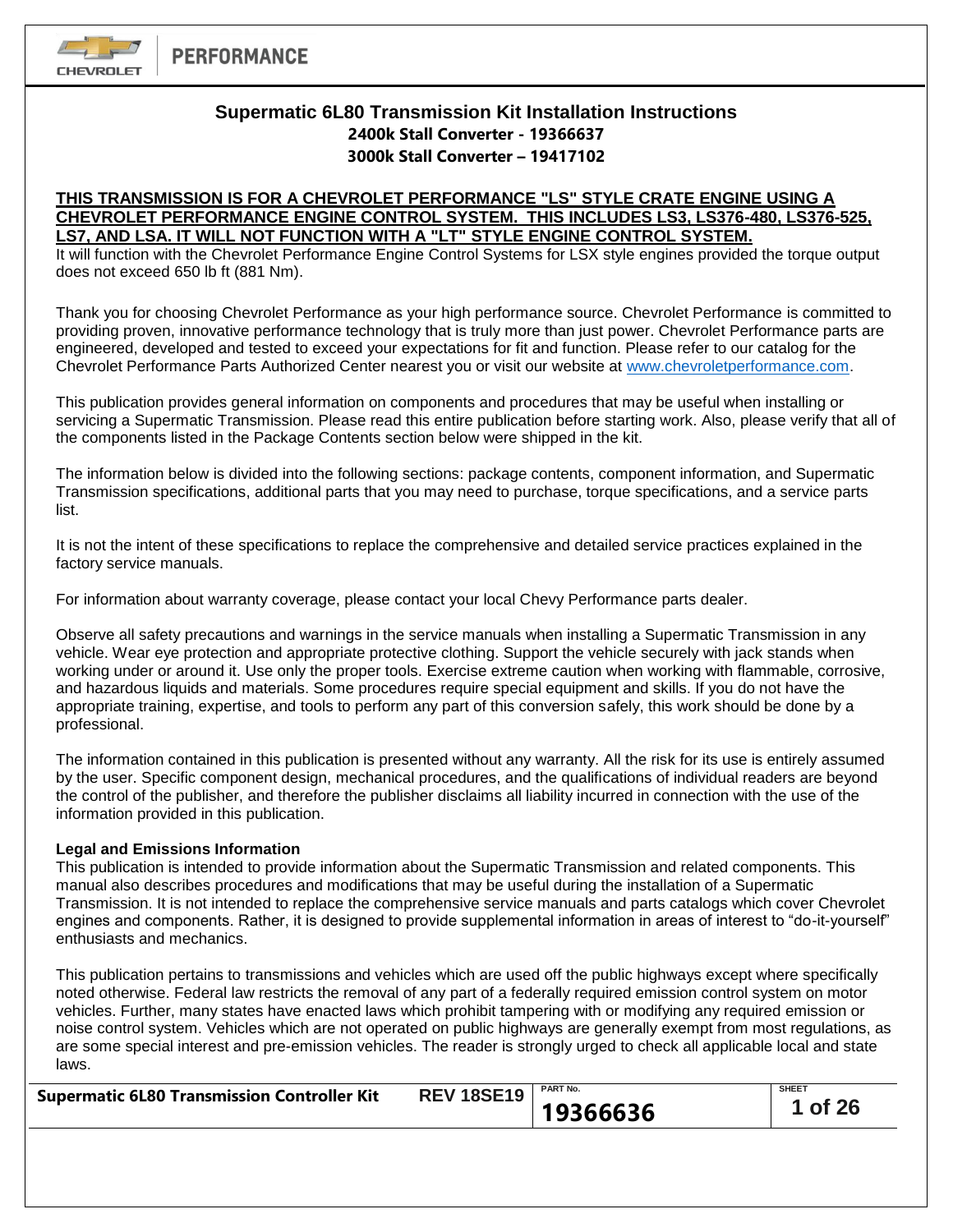

Many of the parts described or listed in this manual are merchandised for off-highway application only, and are tagged with the "Special Parts Notice" reproduced here:

# **Special Parts Notice**

This part has been specifically designed for Off-Highway application only. Since the installation of this part may either impair your vehicle's emission control performance or be uncertified under current Motor Vehicle Safety Standards, it should not be installed in a vehicle used on any street or highway. Additionally, any such application could adversely affect the warranty coverage of such an on-street or highway vehicle.

Chevrolet, Chevy, the Chevrolet Bow Tie Emblem, General Motors, and GM are all registered trademarks of the General Motors Company.

# **System DO's and DON'Ts:**

**Do:**

• Fill the transmission with the proper DEXRON®VI (P/N 88861037 US, Canada 19264717) oil using the approved procedure in this I sheet.

• Use an appropriate fluid level indicator and tube. In lieu of a dip stick tube/indicator, Chevrolet Performance kit 19418242 may be used.

• Install cooler lines to an appropriate transmission oil cooler.

• Install an adequate gear selector. This should be one that is capable of at least 2 forward gear selections so the Sport calibration may be used.

• Use a Chevrolet Performance Parts Engine Control System to power the transmission control system.

• Use a Chevrolet Performance Installation kit to install the transmission to the engine (LS style only).

• Install the Vent Tube Assembly. It is critical to prevent water intrusion into the transmission.

• Connect the Transmission connector, Output Speed Sensor connector, Bulkhead connector and brake light wire as instructed for proper transmission operation.

# **Don't:**

• Remove transmission cooler line adapter. If it must be removed, do not "pry" out the plugs in the transmission. Do not re-use the seal.

• Dis-assemble the transmission or modify anything inside the transmission.

• Modify the wiring or attempt to operate the transmission without using a Chevrolet Performance Parts Engine Control System.

• Attempt to use with a carbureted engine or LT style Engine Control System.

• Do not use this transmission in place of a GM service transmission – the calibration in the transmission control module is not compatible with production systems.

# **Supermatic 6L80 Transmission Description and Operation**

The Supermatic 6L80 RWD is a fully automatic, 6 speed, rear-wheel drive, electronic-controlled transmission. It consists primarily of a 4-element torque converter, an integral fluid pump and converter housing, a single and a double planetary gear set, friction and mechanical clutch assemblies, and hydraulic pressurization and control system.

The 4-element torque converter contains a pump, a turbine, a pressure plate splined to the turbine, and a stator assembly. The torque converter acts as a fluid coupling to smoothly transmit power from the engine to the transmission. It also hydraulically provides additional torque multiplication when required. The pressure plate, when applied, provides a mechanical direct drive coupling of the engine to the transmission.

The planetary gear sets provide the 6 forward gear ratios and reverse. Changing gear ratios is fully automatic and is accomplished through the use of a transmission control module (TCM) located inside the transmission. The TCM receives and monitors various electronic sensor inputs and uses this information to shift the transmission at the optimum time.

The TCM commands shift solenoids and variable bleed pressure control solenoids to control shift timing and feel. The TCM also controls the apply and release of the torque converter clutch which allows the engine to deliver the maximum fuel efficiency without sacrificing vehicle performance. All the solenoids, including the TCM, are package into a selfcontained solenoid valve assembly located inside the transmission.

| <b>Supermatic 6L80 Transmission Controller Kit</b> | <b>REV 18SE19</b> PART No. |          | <b>SHEET</b> |
|----------------------------------------------------|----------------------------|----------|--------------|
|                                                    |                            | 19366636 | 2 of 26      |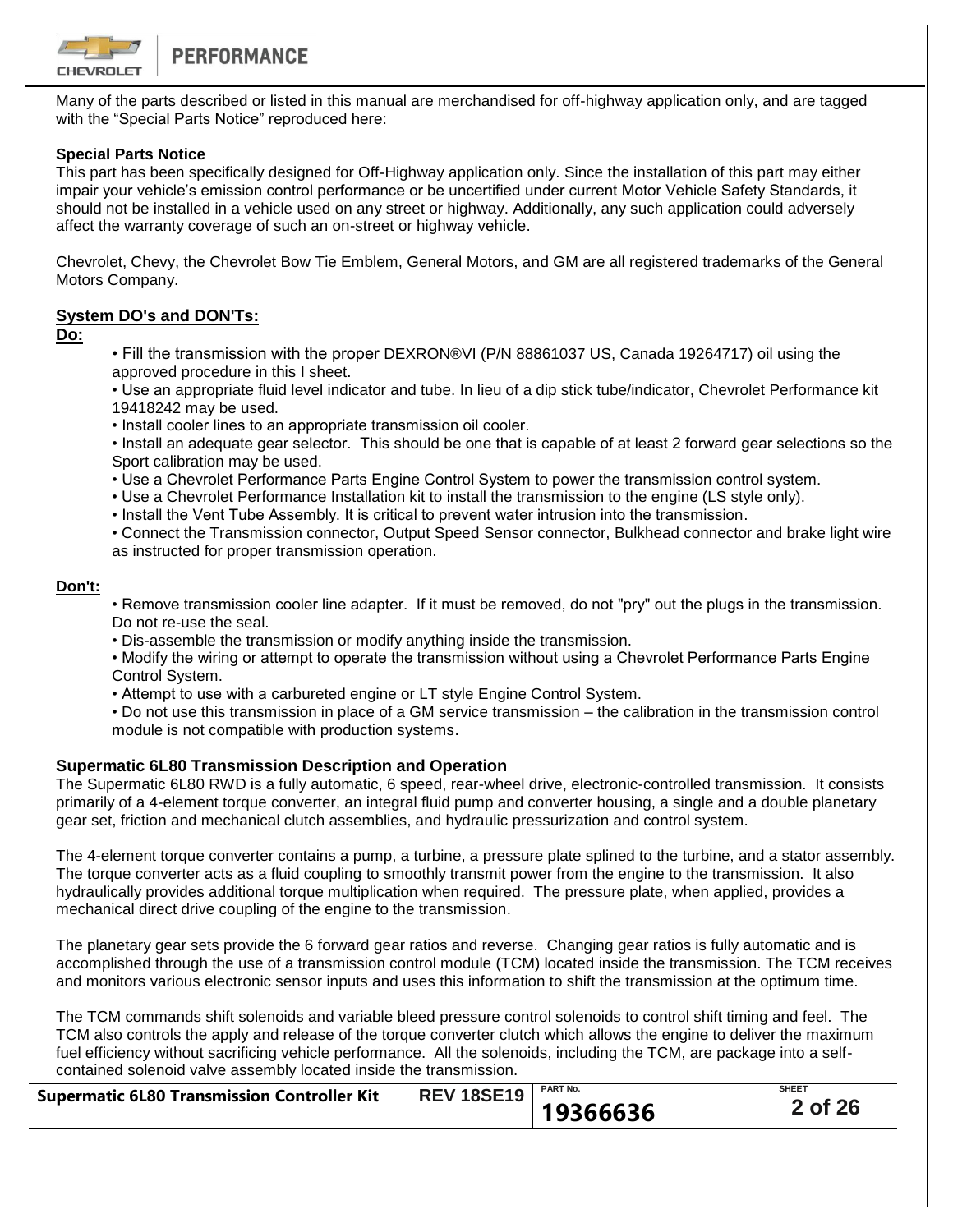

The hydraulic system primarily consists of a vane-type pump, 2 control valve body assemblies, converter housing and case. The pump maintains the working pressures needed to stroke the clutch pistons that apply or release the friction

components. These friction components, when applied or released, support the automatic shifting qualities or the transmission.

The friction component used in this transmission consist of 5 multiple disc clutches. The multiple disc clutches combine with one mechanical sprag clutch to deliver 7 different gear ratios, 6 forward and one reverse, through the gear sets. The gear sets then transfer the torque through the output shaft.

The transmission may be operated in any of the following gear ranges:

**PARK (P)** This position locks the output shaft and prevents the vehicle from rolling either forward or backward. PARK is the best position to use when starting the vehicle. Because the transmission utilizes a shift lock control system, it is necessary to fully depress the brake pedal before shifting out of PARK. For safety reasons, use a parking brake in addition to the PARK position.

**REVERSE (R)** This position allows the vehicle to be operated in the rearward direction.

**NEUTRAL (N)** This position allows the engine to be started and operated while driving the vehicle. If necessary, the engine may be started in this gear or while the vehicle is moving, should it be necessary. This position should be also used when towing the vehicle.

**DRIVE (D)** Drive range should be used for normal driving conditions for maximum efficiency and fuel economy. Drive range allows the transmission to operate in each of the 6 forward gear ratios. Downshifts to a lower gear, or higher gear ratio, are available for safe passing by depressing the accelerator or by manually selecting a lower gear in the manual mode range.

SPORT/MANUAL MODE (M) This position is "one click" below D. Sport/manual mode activates the Sport Calibration. The transmission will up-shift and down-shift but uses the Sport Shift and Pressure Tables of the calibration. This calibration is firmer and shifts at higher speeds. If using a Tap shifter or paddle shifter, the first requested "tap" gives full manual control of the transmission. This allows the driver to select a range of gears appropriate for current driving conditions.

The weight of the transmission is approximately 95.1-103.7 kg (209.7-228.6 lb). The gear ratios of the transmission are as follows:

1 st 4.027 2 nd 2.364 3 rd 1.532 4 th 1.152 5<sup>th</sup> 0.852 6 th 0.667

To protect the engine and/or transmission from damage, the TCM will only allow shifting into a gear appropriate for the engine speed and vehicle speed.

The torque rating of the 6L80 Supermatic Transmission is 650 lb ft. This transmission has been manufactured with updated parts to meet this requirement and is not equivalent to a GM service transmission. It should not be substituted for a GM service transmission and will not operate correctly if installed in production vehicle.

| <b>Supermatic 6L80 Transmission Controller Kit</b> | <b>REV 18SE19</b> PART No. |          | <b>SHEET</b> |
|----------------------------------------------------|----------------------------|----------|--------------|
|                                                    |                            | 19366636 | 3 of 26      |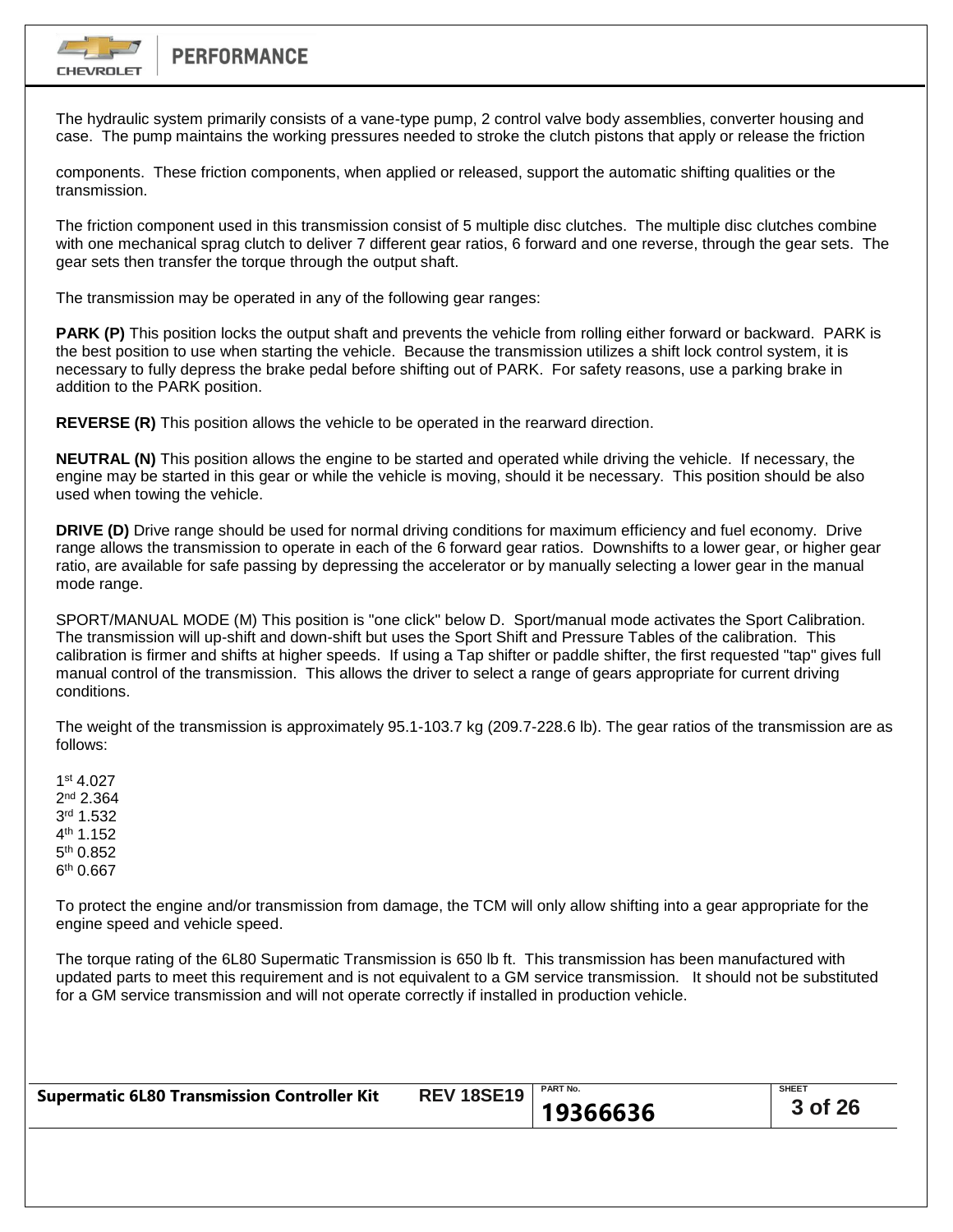

The Supermatic 6L80 transmission is based on production 6L80 from a 2015 - 2018 Chevy Silverado. Any service parts needed can be referenced to a 2015 - 2018 Silverado with a 6L80 (MYC). This transmission kit includes the transmission harness, designed to be used with Chevrolet Performance Engine Control kits, a control interface cable and flash drive. The calibration loaded into the Transmission Control Module (TCM) comes with 2 calibrations - normal and Sport. Each of these calibrations can be tuned by using the supplied software (flash drive) and a laptop, for customization.

The transmission harness does not have provisions for power, ground, etc and must be used in conjunction with a Chevrolet Performance engine wire harness. The transmission interface cable and flash drive are not required to be used for vehicle operation, only for transmission programming (tuning). The transmission does not come filled with fluid and must be filled before operation.

The transmission has been updated for higher torque capability as well as a cooler line adapter block to allow the user to use custom cooler lines. The adapter comes with #6 AN fittings. The adapter has been installed and no modifications are required for proper function. The transmission does not come with a fluid level indicator or tube. The transmission must have an indicator/tube installed to properly fill the transmission with oil. A 2016 Silverado service indicator and tube can be used or another equivalent indicator assembly.

The transmission harness includes the following connections:

6L80 Transmission (required) Transmission Output Speed Connector (required) Chevrolet Performance Engine wiring harness (required) Blunt cut Brake Switch Wire (required) Tap up/tap down function/paddle shift and floor shift connector (not required) Gauge driver connector (not required) Optional connector (not required) Blunt cut wires for Speedometer, Oil Pressure & Engine speed (Tach) outputs

The transmission does not come with a gear selector. A gear selector with at least 2 forward selectors is needed. The second detect below D is used to enable the Sport Calibration and/or tap up/tap down/paddle shift capability.

#### **Kit Contents: Kit P/N 19366637**

19366636 - Instruction Sheet 19336635 - USB Flash Drive 19366634 - Transmission Control Interface Cable 19366633 - Transmission Harness 19366632 - 6L80 Transmission with 2400k stall converter 24256998 - Vent Tube Assembly 24265164 - Bracket 22942442 - Emblem

#### **Kit Contents: Kit P/N 19417102**

19366636 - Instruction Sheet 19336635 - USB Flash Drive 19366634 - Transmission Control Interface Cable 19366633 - Transmission Harness 19417101 - 6L80 Transmission with 3000k stall converter 24256998 - Vent Tube Assembly 24265164 - Bracket 22942442 – Emblem

| <b>Supermatic 6L80 Transmission Controller Kit</b> | <b>REV 18SE19</b>   PART No. |          | <b>SHEET</b> |
|----------------------------------------------------|------------------------------|----------|--------------|
|                                                    |                              | 19366636 | 4 of 26      |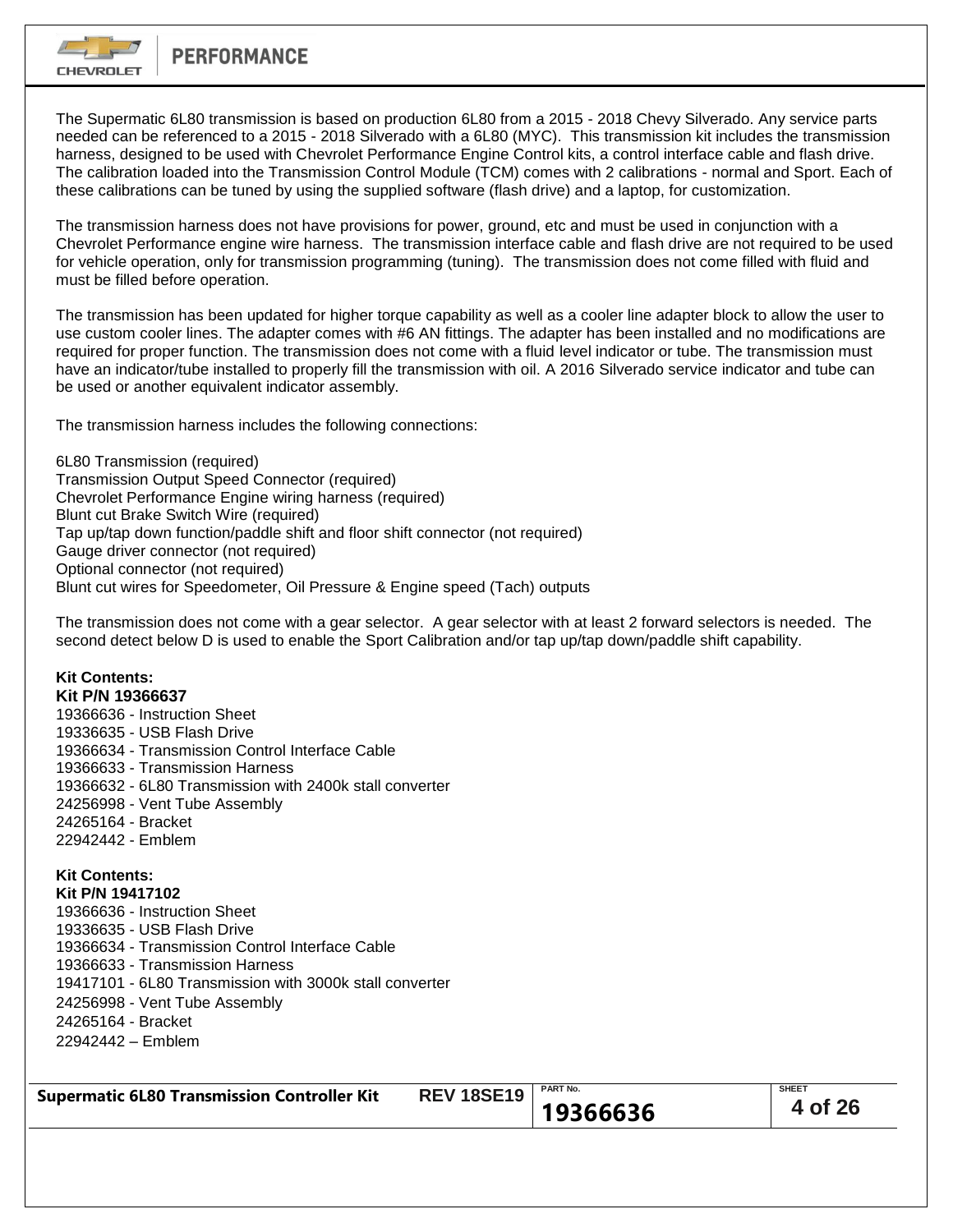

# **Transmission Installation:**

The installation of the transmission to the engine is covered in the Transmission Installation Kit from Chevrolet Performance. The installation instructions can be obtained at [www.chevroletperformance.com.](http://www.chevroletperformance.com/)

Vent Tube Installation:

Install the vent tube as shown below



Connect the short open end onto the vent tube on the transmission. The vent assembly should be mounted as high as possible. The enclosed bracket can be mounted to the top of the transmission to engine attachment bolt to facilitate the mounting of the vent. The long open end of the vent tube assembly should be routed away from any heat source or rotating part.

## **Wire Harness Installation:**

The wire harness connects to the transmission and bulkhead connector of a Chevrolet Performance LS engine control harness. The Transmission, Output Speed Sensor, Bulkhead connectors and brake light wire must be connected to ensure proper transmission operation. The brake light wire (Yellow with Black stripe) must be connected on the "hot" side of the brake switch (for proper operation, this wire must have 12 volts on it when the brake is operated). The Gage Driver connector can be used to operate late model digital gauges. The mating connector is provided with plugs to protect the connector when it is not used. The pin out of the connector is as follows:

| <b>Supermatic 6L80 Transmission Controller Kit</b> | <b>REV 18SE19</b> | <b>PART No.</b> | <b>SHEET</b> |
|----------------------------------------------------|-------------------|-----------------|--------------|
|                                                    |                   | 19366636        | 5 of 26      |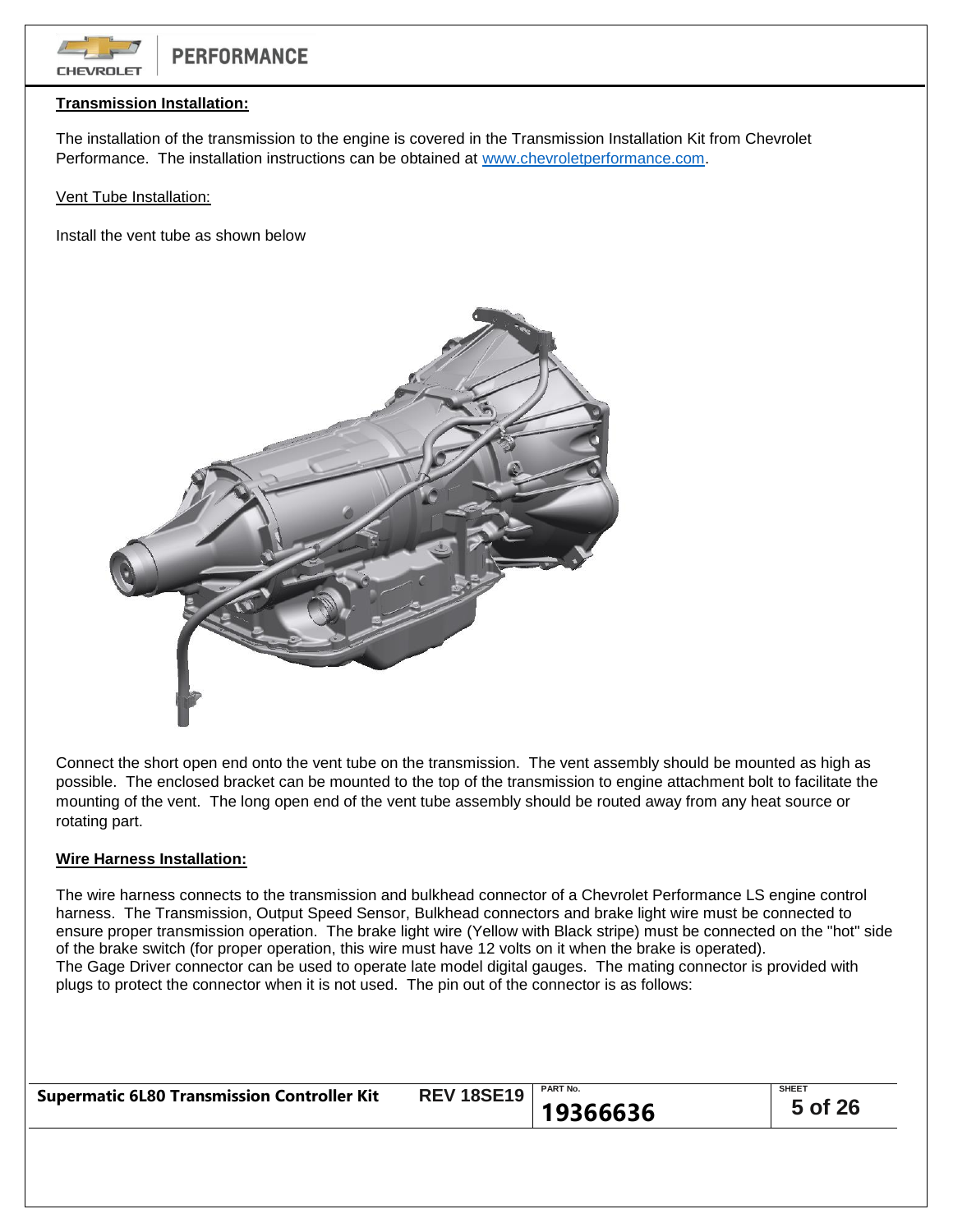**CHEVROLET** 

Cavity Description

- A Power 12 volt ignition
- B Ground
- C CAN High
- D CAN Low

The Gear Shift Lever connector can be to operate the tap/up/tap down feature. Two pigtail harnesses are provided. Use the 4 wire pigtail harness for a typical GM console or floor shifter or the 2 wire pigtail for a typical column shifter. The column shifter should have only tap up/tap down and not a tow/haul feature. If neither option is desired, one of the pigtail connectors should be installed to protect the connector from contamination. The wires may be cut off. The pin out of the connector is as follows:

Cavity Description

- A Power 12 volt ignition<br>B Tap Shift
- **Tap Shift**
- C Brake Light
- D Ground

The Option connector can be used to connect optional items that require CAN signals to operate. The mating connector is provided with plugs to protect the connector when it is not used. The pin out of the connector is as follows:

Cavity Description

- A Power 12 volt ignition<br>B Ground
- **Ground**
- C CAN High
- D CAN Low

# **Approximate Fluid Capacities**

| Specification Application<br>6L80                                    | <b>Metric</b> | <b>English</b> |
|----------------------------------------------------------------------|---------------|----------------|
| Pan Removal and Filter Replacement- Approximate Capacity             | 5.7 liters    | 6.0 quarts     |
| Overhaul- Approximate Capacity (Transmission Volume Only)            | 9.9 liters    | 10.5 quarts    |
| Complete Trans System-Approximate Capacity (Including Cooler Volume) | 11.5 liters   | 12.2 quarts    |

**NOTE: This transmission controller will only function when used in conjunction with the correct crate engine control system from Chevrolet Performance parts. Please verify the correct part number engine and engine controller is used with this kit. Refer to the Chevrolet Performance website or catalog for proper usage.**

| <b>Supermatic 6L80 Transmission Controller Kit</b> | <b>REV 18SE19</b>   PART No. |          | <b>SHEET</b> |
|----------------------------------------------------|------------------------------|----------|--------------|
|                                                    |                              | 19366636 | 6 of 26      |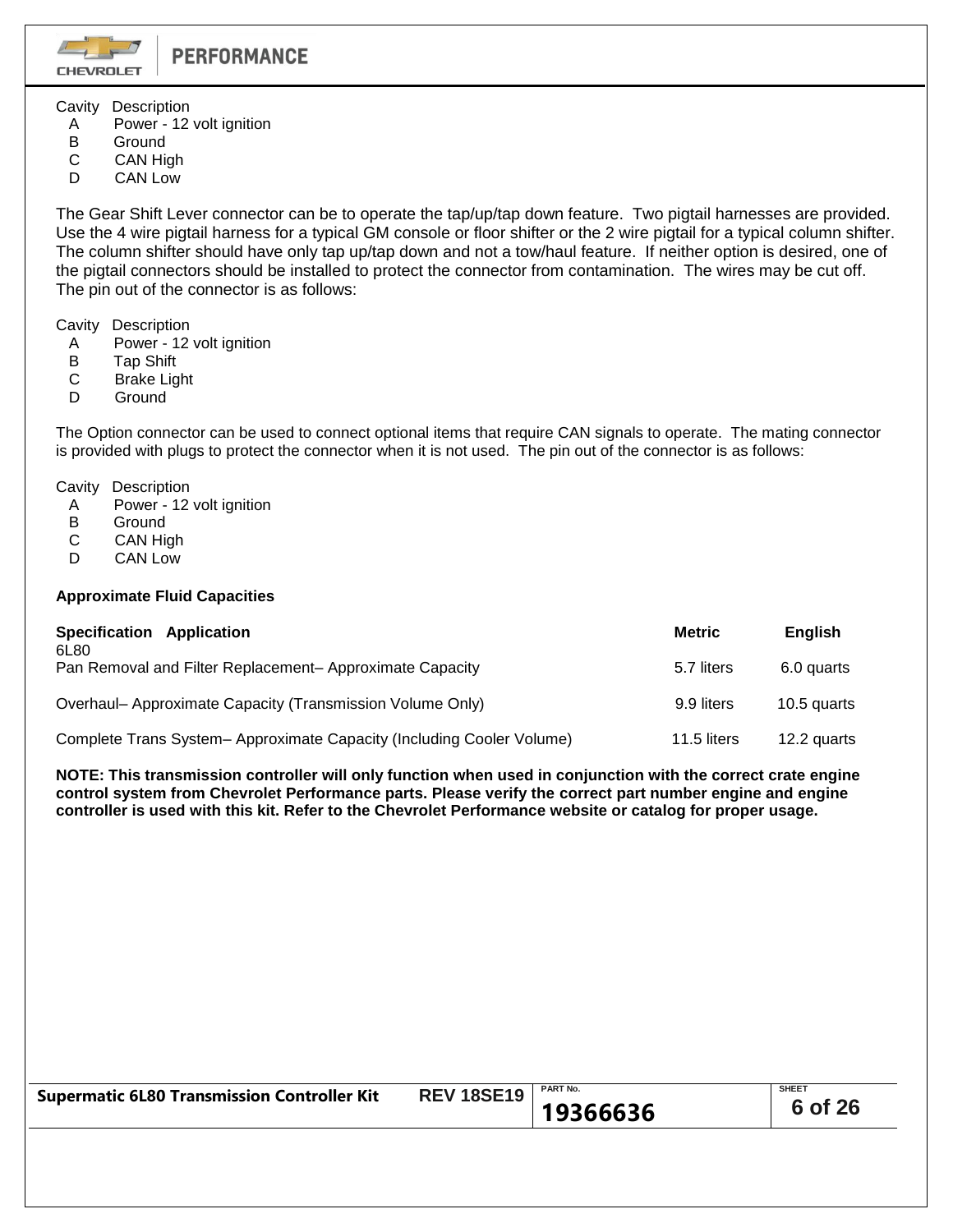

# **Transmission Fluid Fill Procedure**

**Caution:** Use DEXRON®VI (P/N 88861037 US, Canada 19264717) transmission fluid only. Failure to use the proper fluid may result in transmission internal damage.

**Caution:** Check the transmission fluid level immediately after adding fluid and before vehicle operation. Do not overfill the transmission. An overfilled transmission may result in foaming or fluid to be expelled out the vent tube when the vehicle is operated. Overfilling will result in possible damage to the transmission.

# **Transmission Fluid Fill Procedure**

Before checking the fluid level, perform the following:

Start the engine and park the vehicle on a level surface. Keep the engine running.

Apply the parking brake and place the shift lever in PARK (P).

Depress the brake pedal and move the shift lever through each gear range, pausing for about 3 seconds in each range. Then, move the shift lever back to PARK (P).

Allow the engine to idle 500–800 rpm for at least 1 minute. Slowly release the brake pedal.

Keep the engine running and observe the transmission fluid temperature (TFT). The TFT can be seen using the laptop program provided with the kit.

The TFT is critical to ensure proper fill of the transmission.

# **Cold Check Procedure**

**Note:** Use this procedure only as a reference to determine if the transmission has enough fluid to be operated safely until a hot check procedure can be made. The hot check procedure is the most accurate method to check the fluid level. Perform the hot check procedure at the first opportunity. Use this cold check procedure to check fluid level when the TFT is between 80°F and 90°F (27°C and 32°C).

Locate the transmission dipstick.

Pull out the dipstick and wipe it with a clean rag or paper towel.

Install the dipstick by pushing it back in all the way, wait three seconds and then pull it back out again. **Note:** Always check the fluid level at least twice. Consistent readings are important to maintaining proper fluid level. If inconsistent readings are noted, inspect the transmission vent assembly to ensure it is clean and unclogged.

Check both sides of the dipstick, and read the lower level. Repeat the check procedure to verify the reading.

Inspect the color of the fluid on the dipstick. The fluid should be Red or Dark Brown. If the fluid is very dark or Black and has a burnt odor, see Fluid Condition Section of this Instruction Sheet.

If the fluid level is below the COLD check band, add only enough fluid as necessary to bring the level into the COLD band. It does not take much fluid, generally less than one pint (0.5L). Do not overfill.

If the fluid level is in the acceptable range, push the dipstick back in all the way in place.

Perform a hot check at the first opportunity after the transmission reaches a normal operating temperature between 160°F to 200°F (71°C to 93°C).

| <b>Supermatic 6L80 Transmission Controller Kit</b> | <b>REV 18SE19</b>   PART No. |          | <b>SHEET</b> |
|----------------------------------------------------|------------------------------|----------|--------------|
|                                                    |                              | 19366636 | 7 of 26      |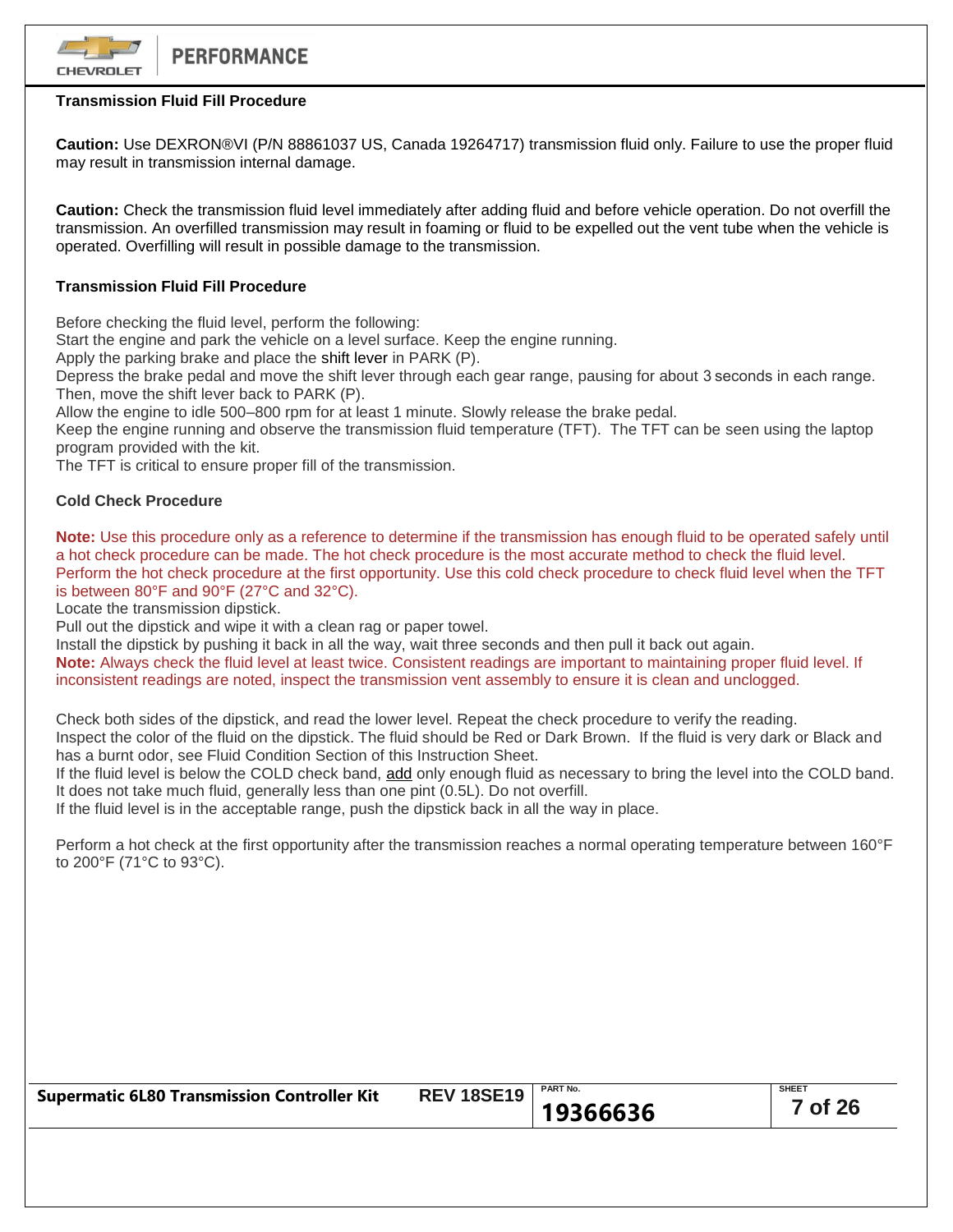

### **Hot Check Procedure**

**Note:** Use this procedure to check the transmission fluid level when the TFT is between 160°F and 200°F (71°C and 93°C). The hot check procedure is the most accurate method to check the fluid level. The hot check should be performed

at the first opportunity in order to verify the cold check. The fluid level rises as fluid temperature increases, so it is important to ensure the transmission temperature is within range.

Locate the transmission dipstick.

Pull out the dipstick and wipe it with a clean rag or paper towel.

Install the dipstick by pushing it back in all the way, wait three seconds and then pull it back out again.

**Note:** Always check the fluid level at least twice. Consistent readings are important to maintaining proper fluid level. If inconsistent readings are noted, inspect the transmission vent assembly to ensure it is clean and unclogged.

Check both sides of the dipstick and read the lower level. Repeat the check procedure to verify the reading. Inspect the color of the fluid on the dipstick. The fluid should be Red or Dark Brown. If the fluid is very dark or Black and has a burnt odor, see Fluid Condition Section of this Instruction Sheet.

A safe operating fluid level is within the HOT crosshatch band on the dipstick. If the fluid level is not within the HOT band, and the TFT is between 160°F and 200°F (71°C and 93°C), add or drain fluid as necessary to bring the level into the HOT band. If the fluid level is low, add only enough fluid to bring the level into the HOT band. It does not take much fluid, generally less than one pint (0.5L). Do not overfill. Also, if the fluid level is low, inspect the transmission for leaks. If the fluid level is in the acceptable range, push the dipstick back in all the way in place.

# **Transmission Adaptive Functions**

The Supermatic 6L80 RWD transmission utilizes a line pressure control system during upshifts to compensate for new transmission build variation and the normal wear of transmission components. New transmission to transmission variation and normal wear of the apply components within the transmission over time can cause shift time (the time required to apply a clutch) to be longer or shorter than desired. In order to compensate for these changes, the transmission control module (TCM) adjusts the pressure commands to the various pressure control (PC) solenoids, to maintain the originally calibrated shift timing. The automatic adjusting process is referred to as "adaptive learning" and it is used to ensure consistent shift feel plus increase transmission durability. The TCM monitors the A/T input speed sensor (ISS) and the A/T output speed sensor (OSS) during commanded shifts to determine if a shift is occurring too fast (harsh) or too slow (soft) and adjusts the corresponding PC solenoid signal to maintain the set shift feel.

If transmission adapts are needed to be reset, follow General Motors Service Procedures for a 2015 Chevrolet Silverado with a 6L80 transmission.

| <b>Supermatic 6L80 Transmission Controller Kit</b> | <b>REV 18SE19</b> PART No. |          | <b>SHEET</b> |
|----------------------------------------------------|----------------------------|----------|--------------|
|                                                    |                            | 19366636 | 8 of 26      |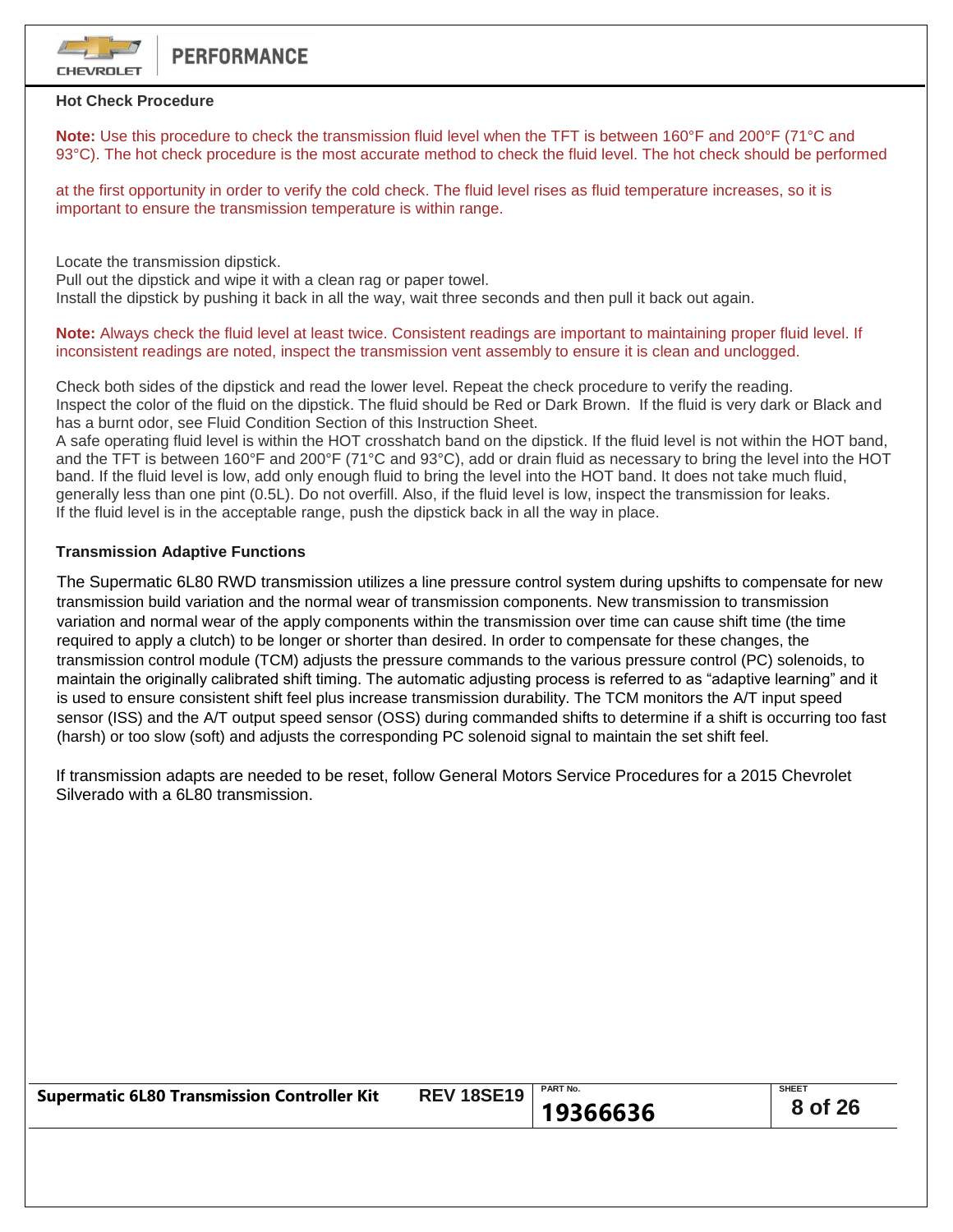**CHEVROLET** 

# **Instructions d'installation de la trousse de boîte de vitesses Supermatic 6L80 Convertisseur de couple à régime de décrochage de 2400 tr/min (2400k) - 19366637 Convertisseur de couple à régime de décrochage de 3000 tr/min (3000k) - 19417102**

# **CETTE BOÎTE DE VITESSES EST CONÇUE POUR UN MOTEUR EN CAISSE CHEVROLET PERFORMANCE DE TYPE « LS » FAISANT APPEL À UN SYSTÈME DE COMMANDE DU MOTEUR CHEVROLET PERFORMANCE, NOTAMMENT LES LS3, LS376-480, LS376-525, LS7, ET LSA. ELLE NE FONCTIONNERA PAS AVEC UN SYSTÈME DE COMMANDE D'UN MOTEUR DE TYPE « LT ».**

Elle fonctionnera avec les systèmes de commande du moteur Chevrolet Performance des moteurs de type LSX, à condition que le couple de sortie ne dépasse pas 650 lb-pi (881 Nm).

Nous vous remercions d'avoir choisi Chevrolet Performance comme source de haute performance. Chevrolet Performance s'est engagée à offrir une technologie de rendement éprouvée et novatrice qui est réellement beaucoup plus que de la puissance. Les pièces de Chevrolet Performance ont été conçues, élaborées et mises à l'essai de manière à dépasser vos attentes de réglage précis et de fonction. Veuillez vous reporter à notre catalogue pour connaître le centre Chevrolet Performance Parts autorisé le plus près de chez vous ou visitez notre site Web à [www.chevroletperformance.com.](http://www.chevroletperformance.com/)

La présente publication offre de l'information générale sur les composants et les procédures pouvant s'avérer utiles lors de la pose ou de l'entretien d'une boîte de vitesses Supermatic. Veuillez lire en entier la présente publication avant de commencer à travailler. Veuillez également vérifier que tous les composants énumérés dans la section Contenu de l'ensemble ci-dessous ont été envoyés avec la trousse.

L'information ci-dessous est divisée dans les sections suivantes : contenu de l'ensemble, renseignements sur les composants, et caractéristiques techniques de la boîte de vitesses Supermatic, pièces supplémentaires que vous devez peut-être acheter, spécifications de couple et une liste de pièces de rechange.

Ces caractéristiques techniques ne sont pas destinées à remplacer les pratiques d'entretien complètes et détaillées expliquées dans les manuels de réparation d'usine.

Pour obtenir de l'information sur l'étendue de la garantie, prière de communiquer avec le concessionnaire Chevy Performance Parts local.

Observer toutes les précautions et tous les avertissements en matière de sécurité présentés dans les manuels de réparation au moment de poser une boîte de vitesses Supermatic dans n'importe quel véhicule. Porter un protecteur pour la vue et des vêtements de protection appropriés. Soutenir fermement le véhicule avec des chandelles au moment de travailler sous le véhicule ou autour de celui-ci. Utiliser seulement les outils appropriés. Faire preuve d'extrême prudence lors de travaux avec des liquides ou des matériaux inflammables, corrosifs ou dangereux. Certaines procédures nécessitent l'utilisation d'un équipement spécial et des habiletés particulières. Si vous ne possédez pas la formation, l'expertise et les outils nécessaires pour effectuer toute partie de cette conversion en toute sécurité, ce travail devrait être réalisé par un professionnel.

Les renseignements contenus dans cette publication sont présentés sans aucune garantie. Tout risque encouru pendant l'utilisation de cette publication est entièrement assumé par l'utilisateur. La conception de composant spécial, les procédures mécaniques et les qualifications de chaque lecteur sont hors du contrôle de l'éditeur et c'est pourquoi il décline toute responsabilité afférente en lien avec l'utilisation des renseignements fournis dans cette publication.

| <b>Supermatic 6L80 Transmission Controller Kit</b> | <b>REV 18SE19</b> | <b>PART No.</b> | <b>SHEET</b> |
|----------------------------------------------------|-------------------|-----------------|--------------|
|                                                    |                   | 19366636        | 9 of 26      |
|                                                    |                   |                 |              |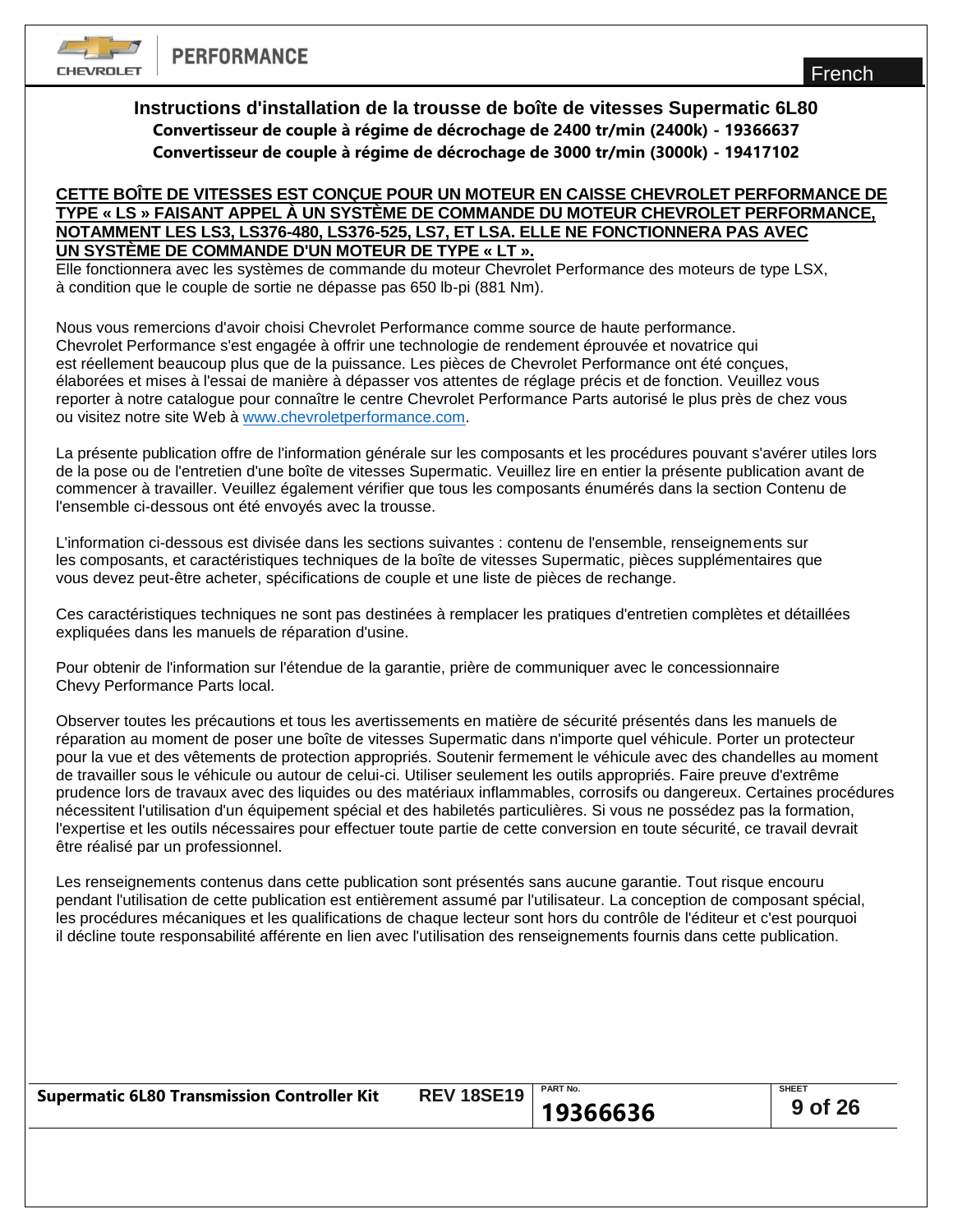

# **Information juridique et relative aux émissions**

La présente publication a pour objet d'offrir des renseignements sur la boîte de vitesse Supermatic et les composants connexes. Le présent manuel décrit également les procédures et les modifications pouvant être utiles pendant la pose d'une boîte de vitesses Supermatic. Ces renseignements ne sont pas destinés à remplacer les manuels de réparation complets et les catalogues de pièces en matière de moteurs et de composants de Chevrolet. Plutôt, cette publication a été conçue pour offrir des renseignements supplémentaires sur les matières pouvant intéresser les « bricoleurs » et les mécaniciens.

Cette publication s'applique aux boîtes de vitesses et aux véhicules qui sont utilisés hors des voies publiques, sauf indication contraire expresse. Les règlements fédéraux restreignent la dépose des véhicules automobiles de toute partie d'un système antipollution exigé par la loi fédérale. En outre, de nombreux États ont établi des lois qui interdisent le trafiquage ou la modification de tout système antipollution ou antibruit exigé par la loi. En règle générale, les véhicules qui ne roulent pas sur les voies publiques, tout comme certains véhicules d'intérêt spécial et pré-émissions, sont exempts de la plupart de la réglementation. On suggère fortement au lecteur de consulter tous les règlements municipaux et provinciaux applicables.

Plusieurs des pièces qui sont décrites ou énumérées dans le présent manuel sont commercialisées pour des application hors route seulement et elles portent l'étiquette « Special Parts Notice » (avis sur les pièces spéciales) qui est reproduite ici.

### **Avis spécial sur les pièces**

Cette pièce a été conçue spécifiquement pour une application hors route seulement. Puisque la pose de cette pièce pourrait nuire au rendement antipollution du véhicule ou donner lieu à son manque d'homologation en vertu des normes de sécurité actuelles des véhicules automobiles, celle-ci ne doit pas être posée dans un véhicule qui sera utilisé sur une voie publique ou une autoroute. En outre, une telle application pourrait donner lieu à l'annulation de la garantie d'un tel véhicule sur route ou autoroute.

Chevrolet, Chevy, l'emblème Chevrolet, General Motors et GM sont des marques déposées de General Motors.

# **Système – À FAIRE et À ÉVITER :**

**À faire :**

• Remplir la boîte de vitesses avec l'huile DEXRON®VI spécifiée (N/P 88861037 aux États-Unis,

19264717 au Canada) en utilisant la procédure approuvée décrite dans la présente fiche d'instructions.

• Utiliser un indicateur de niveau de liquide et un tube appropriés. Au lieu d'un tube de jauge/indicateur, la trousse Chevrolet Performance 19418242 peut être utilisée.

- Installer les conduites de refroidisseur sur un refroidisseur d'huile de boîte de vitesses approprié.
- Installer un sélecteur de rapports adéquat. Il doit être conçu pour pouvoir sélectionner au moins
- 2 rapports de marche avant afin que l'étalonnage Sport puisse être utilisé.

• Utiliser un système de commande du moteur Chevrolet Performance Parts pour faire fonctionner le système de commande de la boîte de vitesses.

• Utiliser une trousse d'installation Chevrolet Performance pour installer la boîte de vitesses sur le moteur (type LS uniquement).

• Installer la tuyauterie d'évent. Il est crucial d'empêcher toute infiltration d'eau dans la boîte de vitesses.

• Brancher le connecteur de boîte de vitesses, le connecteur de capteur de vitesse de sortie, le connecteur de tablier et le fil de feu d'arrêt, comme indiqué pour assurer le bon fonctionnement de la boîte de vitesses.

## **À éviter :**

- Déposer l'adaptateur de conduite de refroidisseur de boîte de vitesses. S'il doit être déposé, ne pas « faire levier » sur les obturateurs de la boîte de vitesses. Ne pas réutiliser le joint d'étanchéité.
- Démonter la boîte de vitesses ou modifier quoi que ce soit à l'intérieur de la boîte de vitesses.
- Modifier le câblage ou essayer de faire fonctionner la boîte de vitesses sans utiliser un système de commande du moteur Chevrolet Performance Parts.

• Essayer de l'utiliser avec un moteur à carburateur ou un système de commande du moteur de type LT.

• Ne pas utiliser cette boîte de vitesses en tant que boîte de vitesses de rechange GM. L'étalonnage du module de commande de boîte de vitesses n'est pas compatible avec les systèmes d'origine.

| <b>Supermatic 6L80 Transmission Controller Kit</b> | <b>REV 18SE19</b>   PART No. |          | <b>SHEET</b> |
|----------------------------------------------------|------------------------------|----------|--------------|
|                                                    |                              | 19366636 | 10 of 26     |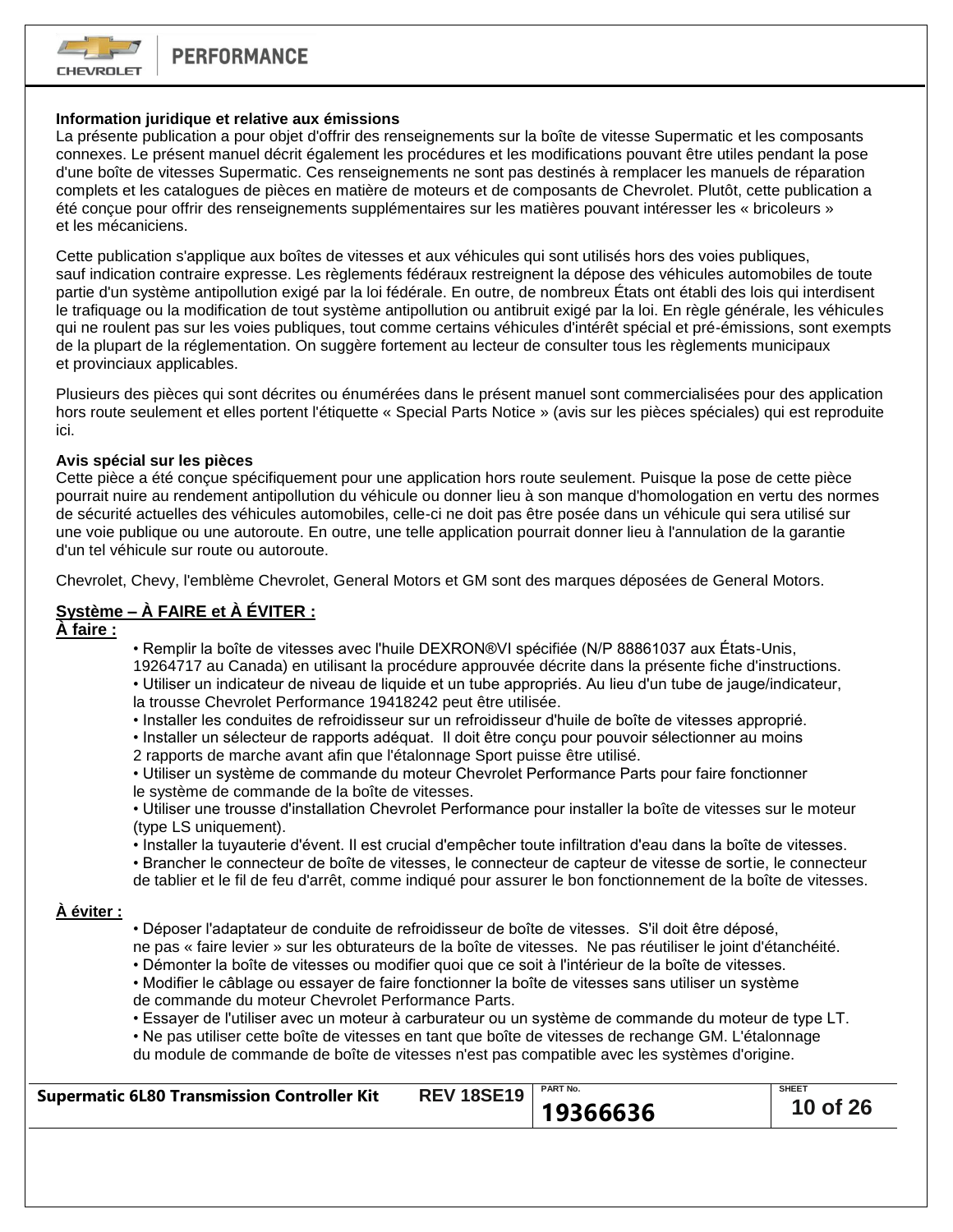

# **Description et fonctionnement de la boîte de vitesses Supermatic 6L80**

La boîte Supermatic 6L80 RWD est une boîte de vitesses entièrement automatique à commande électronique à 6 rapports pour propulsion arrière. Elle se compose principalement d'un convertisseur de couple à 4 éléments, d'une pompe à huile intégrée et d'un carter de convertisseur, d'un train planétaire simple et double, d'ensembles d'embrayage à friction et mécanique ainsi que d'un système de commande et de pressurisation hydraulique.

Le convertisseur de couple en quatre éléments comporte une pompe, une turbine, un plateau de pression cannelé sur la turbine, et un ensemble stator. Le convertisseur de couple agit comme un coupleur hydraulique pour transmettre en douceur la puissance du moteur à la boîte de vitesses. En outre, il fournit hydrauliquement une multiplication supplémentaire de couple selon les besoins. Le plateau de pression fournit quand il est appliqué un accouplement mécanique direct entre le moteur et la transmission.

Les trains planétaires fournissent les 6 rapports de marche avant et la marche arrière. Le changement de rapport de démultiplication est entièrement automatique et s'effectue via un module de commande de boîte de vitesses (TCM) installé à l'intérieur de la boîte de vitesses. Le TCM reçoit et surveille les signaux de plusieurs capteurs électroniques et utilise cette information pour changer de rapport de la boîte de vitesses au moment optimal.

Le TCM commande les électrovannes de commande de changement de rapports et les électrovannes de commande de pression de purge variable pour réguler la synchronisation temporelle et le ressenti des changements de rapports. Le TCM commande également l'engagement et le relâchement de l'embrayage de convertisseur de couple, ce qui permet de maximiser le rendement énergétique du moteur sans sacrifier les performances du véhicule. Toutes les électrovannes, y compris le TCM, sont regroupées dans un bloc hydraulique autonome installé à l'intérieur de la boîte de vitesses.

Le système hydraulique se compose principalement d'une pompe à palettes, de 2 blocs d'électrovannes de régulation, d'un carter de convertisseur et d'un boîtier. La pompe maintient les pressions de travail nécessaire pour actionner les pistons de voyage qui engagent ou libèrent les composants de friction. Ces composants de friction lorsqu'ils sont engagés ou libérés contribuent aux qualités des passages de rapports automatiques ou de la boîte de vitesses.

Le composant de friction utilisé dans cette boîte de vitesses se compose de 5 embrayages multidisques. Les embrayages multidisques se combinent avec un embrayage à roue libre mécanique pour délivrer 7 rapports différents, 6 de marche avant et un de marche arrière, via les trains engrenages. Les trains d'engrenages transfèrent ensuite le couple via l'arbre de sortie.

La boîte de vitesses peut être utilisé dans chacune des gammes de rapports suivantes :

**P (STATIONNEMENT)** Cette position verrouille l'arbre de sortie et empêche le véhicule de rouler vers l'avant ou vers l'arrière. Stationnement (P) est la meilleure position pour le démarrage du véhicule. Étant donné que la boîte de vitesses dispose d'un système de verrouillage du levier de vitesses, il est nécessaire d'appuyer à fond sur la pédale de frein avant de désengager la position P (stationnement). Pour des raisons de sécurité, il est recommandé d'utiliser le frein de stationnement en plus de la position P (stationnement).

**R (MARCHE ARRIERE)** Cette position permet de conduire le véhicule vers l'arrière.

**N (POINT MORT)** Cette position permet de démarrer le moteur lorsque l'on conduit le véhicule. Si nécessaire, le moteur peut être démarré avec ce rapport engagé ou lorsque le véhicule est en mouvement, le cas échéant. Cette position doit être utilisée lorsque le véhicule est remorqué.

**D (MARCHE AVANT)** La gamme D doit être utilisée dans les conditions normales de conduite pour une efficacité et une économie de carburant maximales. La gamme de conduite (D) permet à la boîte de vitesses d'utiliser les 6 rapports de marche avant. Les rétrogradations à un rapport inférieur sont disponibles pour permettre des dépassements en toute sécurité en enfonçant l'accélérateur ou en sélectionnant manuellement un rapport inférieur en mode manuel.

|                                                    | <b>REV 18SE19</b>   PART No. |          | <b>SHEET</b> |
|----------------------------------------------------|------------------------------|----------|--------------|
| <b>Supermatic 6L80 Transmission Controller Kit</b> |                              | 19366636 | 11 of 26     |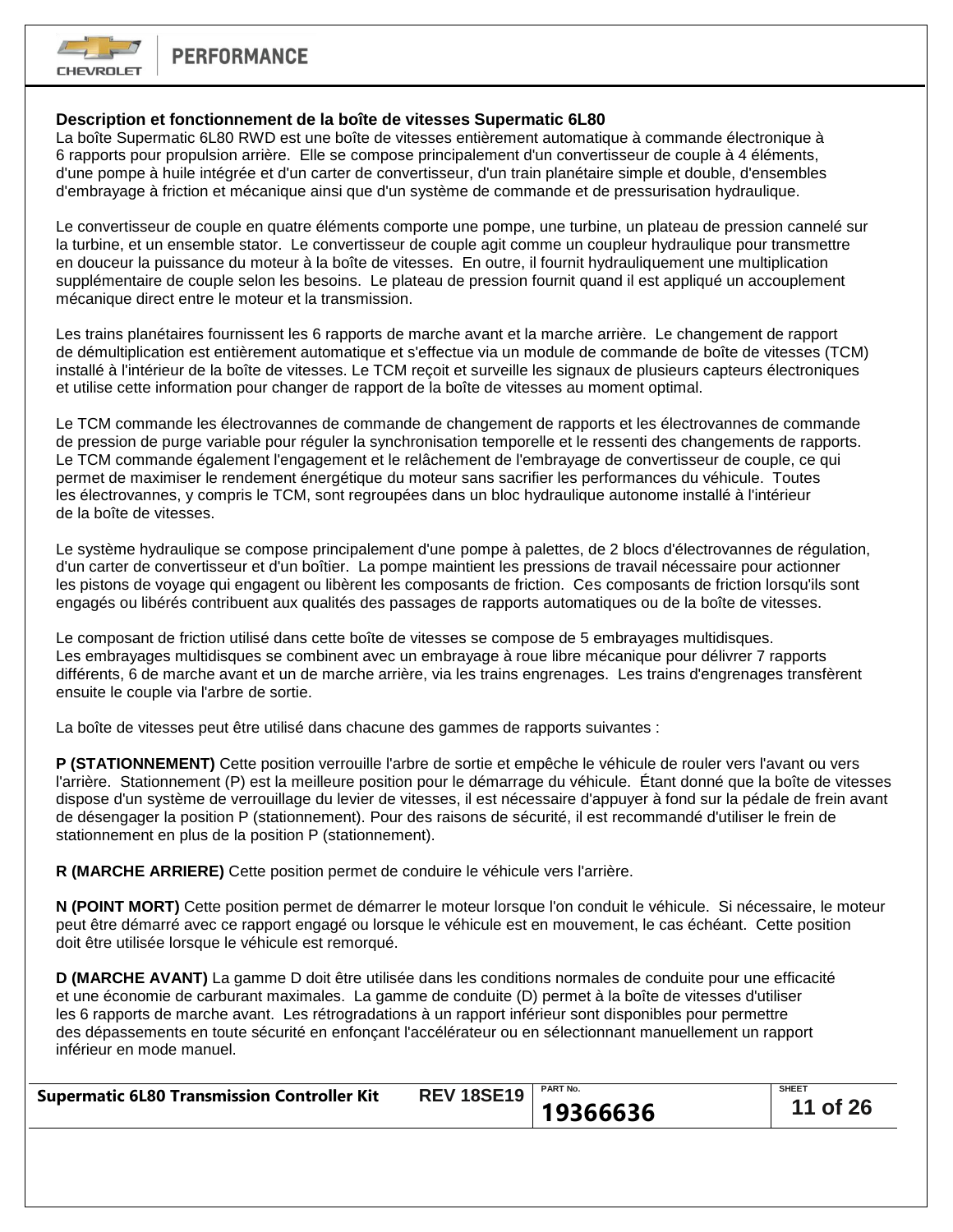

M (MODE SPORT/MANUEL) Cette position est « un cran » en dessous de la position D. Le mode Sport/manuel active l'étalonnage Sport. La boîte de vitesses engage les rapports supérieurs et inférieurs, mais agit en fonction des données d'étalonnage de pression hydraulique et de changement de rapports du mode Sport. Cet étalonnage est plus tonique et les changements de rapports s'effectuent à des régimes plus élevés. Si un sélecteur séquentiel ou un sélecteur à palettes est utilisé, la première « impulsion » de sélecteur détectée par le TCM active le mode manuel de la boîte de vitesses. Cela permet au conducteur de sélectionner à sa guise les rapports adaptés aux conditions de conduite actuelles.

Le poids de la boîte de vitesses est d'environ 95,1-103,7 kg (209,7-228,6 lb). Les rapports de vitesse de la boîte de vitesses sont les suivants :

1 <sup>e</sup> 4,027 2 <sup>e</sup> 2,364 3 <sup>e</sup> 1,532 4 <sup>e</sup> 1,152 5 <sup>e</sup> 0,852 6 <sup>e</sup> 0,667

Pour éviter d'endommager le moteur et/ou la boîte de vitesses, le TCM permet d'engager uniquement un rapport approprié pour le régime moteur et la vitesse du véhicule.

Le couple nominal de la boîte de vitesses Supermatic 6L80 est de 650 lb-pi. Cette boîte de vitesses a été fabriquée avec des pièces spécifiquement ré-étudiées pour satisfaire à ces exigences et n'équivaut pas à une boîte de vitesses de rechange GM. Elle ne doit pas être substituée à une boîte de vitesses de rechange GM et présentera des dysfonctionnements si elle est installée dans un véhicule de production.

La conception de la boîte de vitesses Supermatic 6L80 est dérivée de celle d'une boîte de production 6L80 de Chevy Silverado 2015-2018. Tous les pièces de rechange nécessaires sont similaires à celles d'un Silverado 2015-2018 équipé d'une 6L80 (MYC). Cette trousse de boîte de vitesses comprend le faisceau de câbles de boîte de vitesses, conçu pour être utilisé avec les trousses de système de commande du moteur Chevrolet Performance, un câble d'interface de commande et une clé USB. L'étalonnage chargé dans le module de commande de boîte de vitesses (TCM) prévoit deux étalonnages : normal et sport. Chacun de ces étalonnages peut être mis au point avec le logiciel fourni (clé USB) et un ordinateur portable, à des fins de personnalisation.

Le faisceau de câbles de boîte de vitesses ne comporte aucun câble de réserve de raccordement à l'alimentation, la masse, etc., et doit être utilisé avec un faisceau de câbles de moteur Chevrolet Performance. Le câble d'interface et la clé USB de la trousse ne doivent pas nécessairement être utilisés pour le fonctionnement du véhicule, mais uniquement pour la programmation de la boîte de vitesses (paramétrage). La boîte de vitesses est livrée sans huile, le remplissage doit donc être effectué avant sa mise en fonctionnement.

La boîte de vitesses a été ré-étudiée pour en accroître la capacité de couple ainsi que pour la doter d'un bloc adaptateur de conduites de refroidisseur permettant à l'utilisateur d'utiliser des conduites de refroidissement personnalisées. L'adaptateur est livré avec des raccords AN n° 6. L'adaptateur a été installé et aucune modification n'est nécessaire pour son bon fonctionnement. La boîte de vitesses est livrée sans indicateur ou tube de niveau d'huile. Un indicateur/tube doit être installé sur la boîte de vitesses pour pouvoir la remplir d'huile correctement. Un indicateur et un tube de rechange de Silverado 2016, ou un autre ensemble indicateur équivalent, peuvent être utilisés.

| <b>PART No.</b> | <b>SHEET</b>                  |
|-----------------|-------------------------------|
|                 | $\vert$ 12 of 26              |
|                 | <b>REV 18SE19</b><br>19366636 |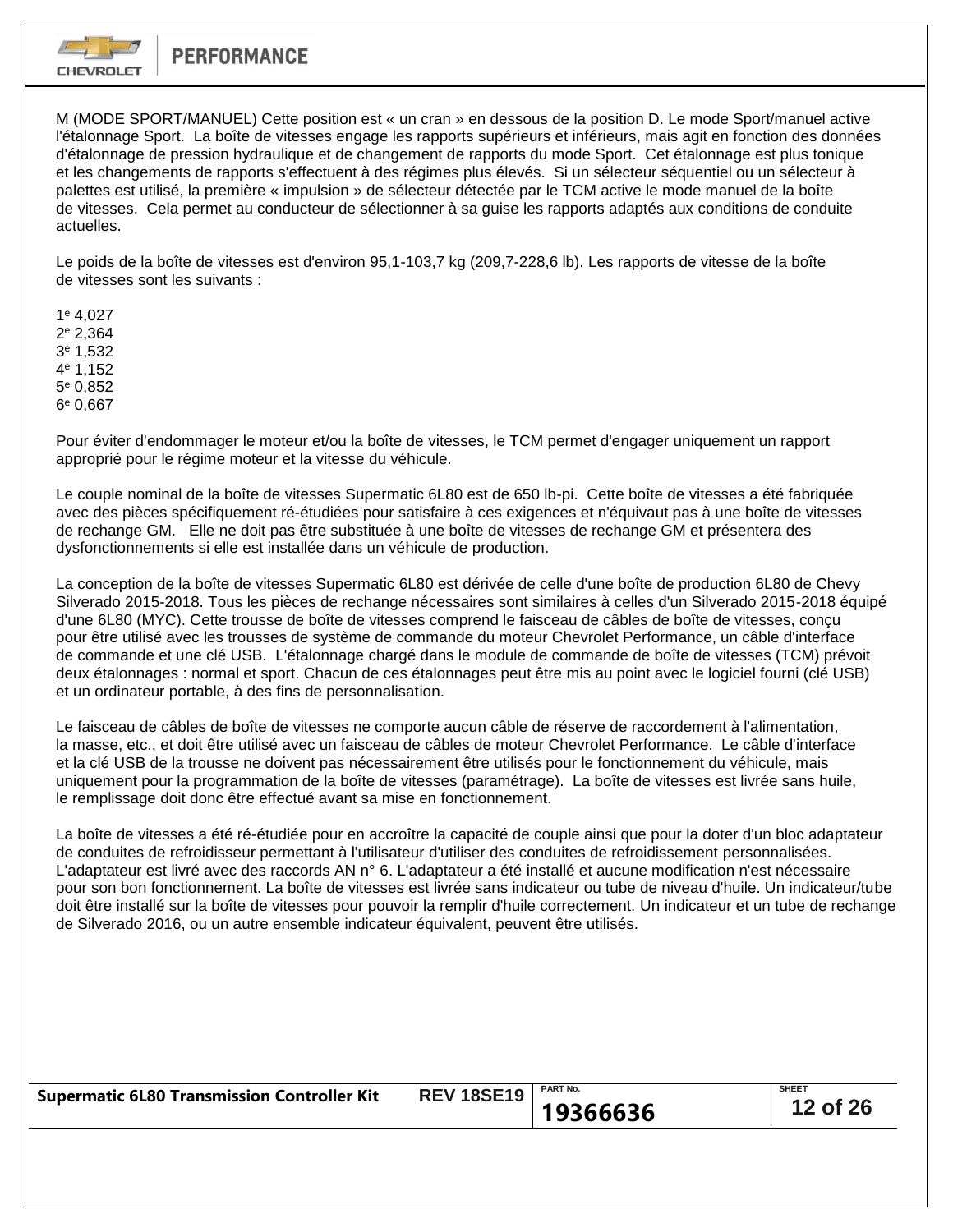

Le faisceau de câbles de la boîte de vitesses comporte les raccordements suivants :

Boîte de vitesses 6L80 (indispensable) Connecteur de capteur de vitesse d'arbre de sortie (indispensable) Faisceau de câble du moteur Chevrolet Performance (indispensable) Fil coupé à ras de contacteur de frein (indispensable) Connecteur de sélecteur séquentiel au plancher ou de sélecteur à palettes au volant (pas indispensable) Connecteur de circuit d'attaque de jauge (pas indispensable) Connecteur optionnel (pas indispensable) Fils coupés à ras pour les sorties de compteur de vitesse, pression d'huile et régime moteur (compte-tours)

La boîte de vitesses est livrée sans sélecteur de rapports. Un sélecteur de rapports conçu pour pouvoir sélectionner au moins 2 rapports de marche avant est nécessaire. La seconde détection d'impulsion, au-dessous de la position D, sert à activer la fonction d'étalonnage Sport et/ou la capacité de changement de rapports par palettes.

#### **Contenu de la trousse : Trousse N/P 19366637**

19366636 - Fiche d'instructions

19336635 - Clé USB

19366634 - Câble d'interface de commande de la boîte de vitesses

19366633 - Faisceau de câbles de transmission

19366632 - Boîte de vitesses 6L80 avec convertisseur de couple à régime de décrochage de 2400 tr/min (2400k)

24256998 - Tuyauterie d'évent

24265164 - Support

22942442 - Emblème

# **Contenu de la trousse :**

**Trousse N/P 19417102**

19366636 - Fiche d'instructions

19336635 - Clé USB

19366634 - Câble d'interface de commande de la boîte de vitesses

19366633 - Faisceau de câbles de transmission

19417101 - Boîte de vitesses 6L80 avec convertisseur de couple à régime de décrochage de 3000 tr/min (3000k)

24256998 - Tuyauterie d'évent

24265164 - Support

22942442 - Emblème

| <b>Supermatic 6L80 Transmission Controller Kit</b> | <b>REV 18SE19</b> | <b>PART No.</b> | <b>SHEET</b> |
|----------------------------------------------------|-------------------|-----------------|--------------|
|                                                    |                   | 19366636        | 13 of 26     |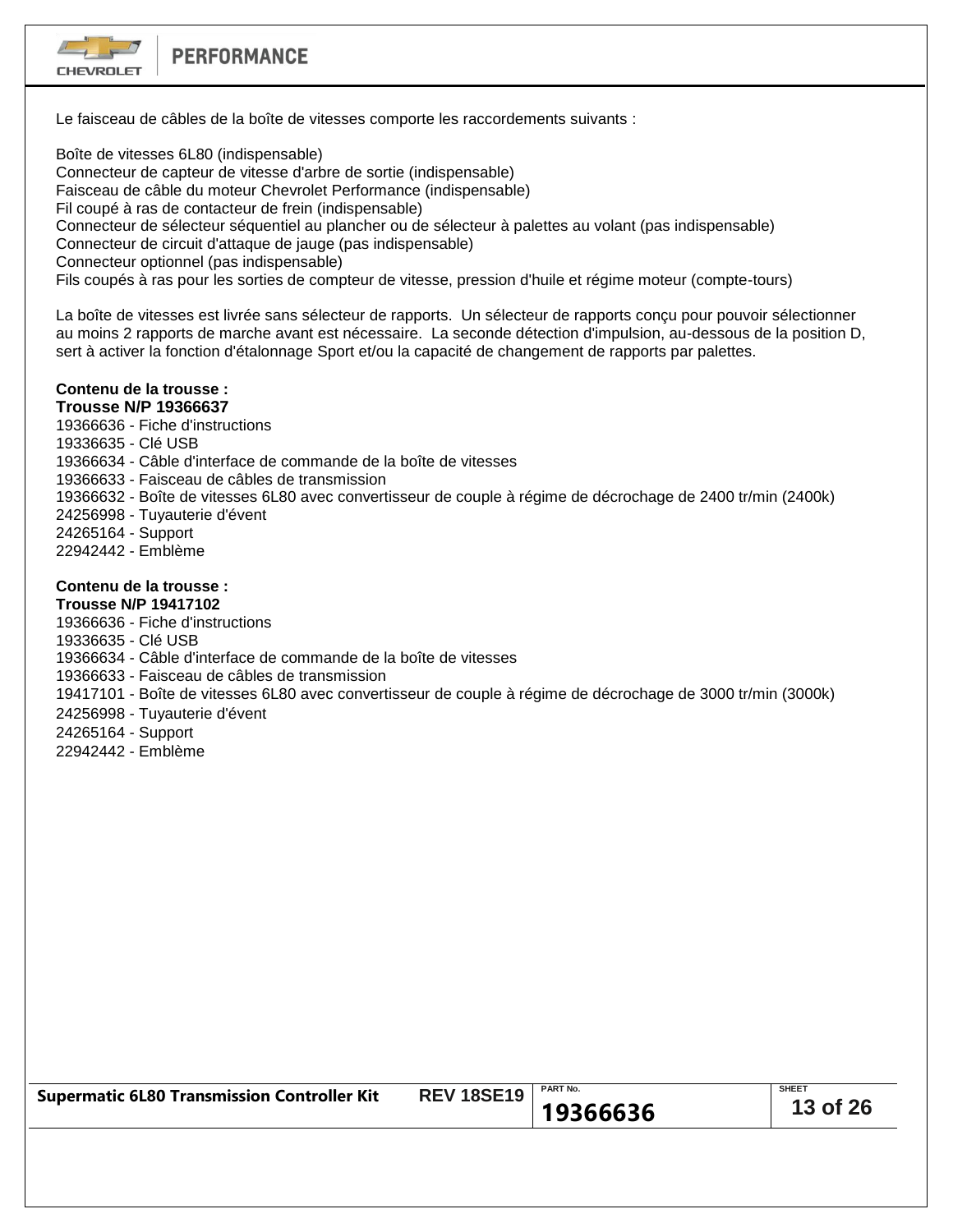

## **Installation de la boîte de vitesses :**

L'assemblage de la boîte de vitesses sur le moteur est décrit dans la documentation Chevrolet Performance de la trousse d'installation de la boîte de vitesses. Les instructions d'installation sont disponibles sur le site Web [www.chevroletperformance.com.](http://www.chevroletperformance.com/)

Installation de la tuyauterie d'évent :

Installer la tuyauterie d'évent comme indiqué ci-dessous



Raccorder la courte extrémité ouverte au tube d'évent sur la boîte de vitesses. La tuyauterie d'évent doit être montée aussi haut que possible. Le support fourni peut être monté sur le haut de la boîte de vitesses, sur le boulon de fixation du moteur, afin de faciliter le montage de l'évent. La longue extrémité ouverte de la tuyauterie d'évent doit être acheminée à l'écart de toute source de chaleur ou pièce en rotation.

#### **Installation du faisceau de câbles de fil :**

Le faisceau de câbles se branche au connecteur de boîte de vitesses et de tablier du faisceau de câbles de commande de moteur LS Chevrolet Performance. Les connecteurs de boîte de vitesses, de capteur de vitesse de sortie et de tablier et le fil de feu d'arrêt doivent être branchés pour assurer le bon fonctionnement de la boîte de vitesses. Le fil de feu d'arrêt (jaune avec bande noire) doit être branché du côté sous tension du contacteur de frein (pour assurer le bon fonctionnement, il doit y avoir une tension de 12 V sur le fil lorsque le frein est activé).

Le connecteur de circuit de sortie d'indicateur peut être utilisé pour faire fonctionner les indicateurs numériques de modèles récents. Le connecteur homologue est fourni avec des capuchons pour protéger le connecteur lorsqu'il n'est pas utilisé. Le brochage du connecteur est le suivant :

| <b>Supermatic 6L80 Transmission Controller Kit</b> | <b>REV 18SE19</b>   PART No. |          | <b>SHEET</b> |
|----------------------------------------------------|------------------------------|----------|--------------|
|                                                    |                              | 19366636 | 14 of 26     |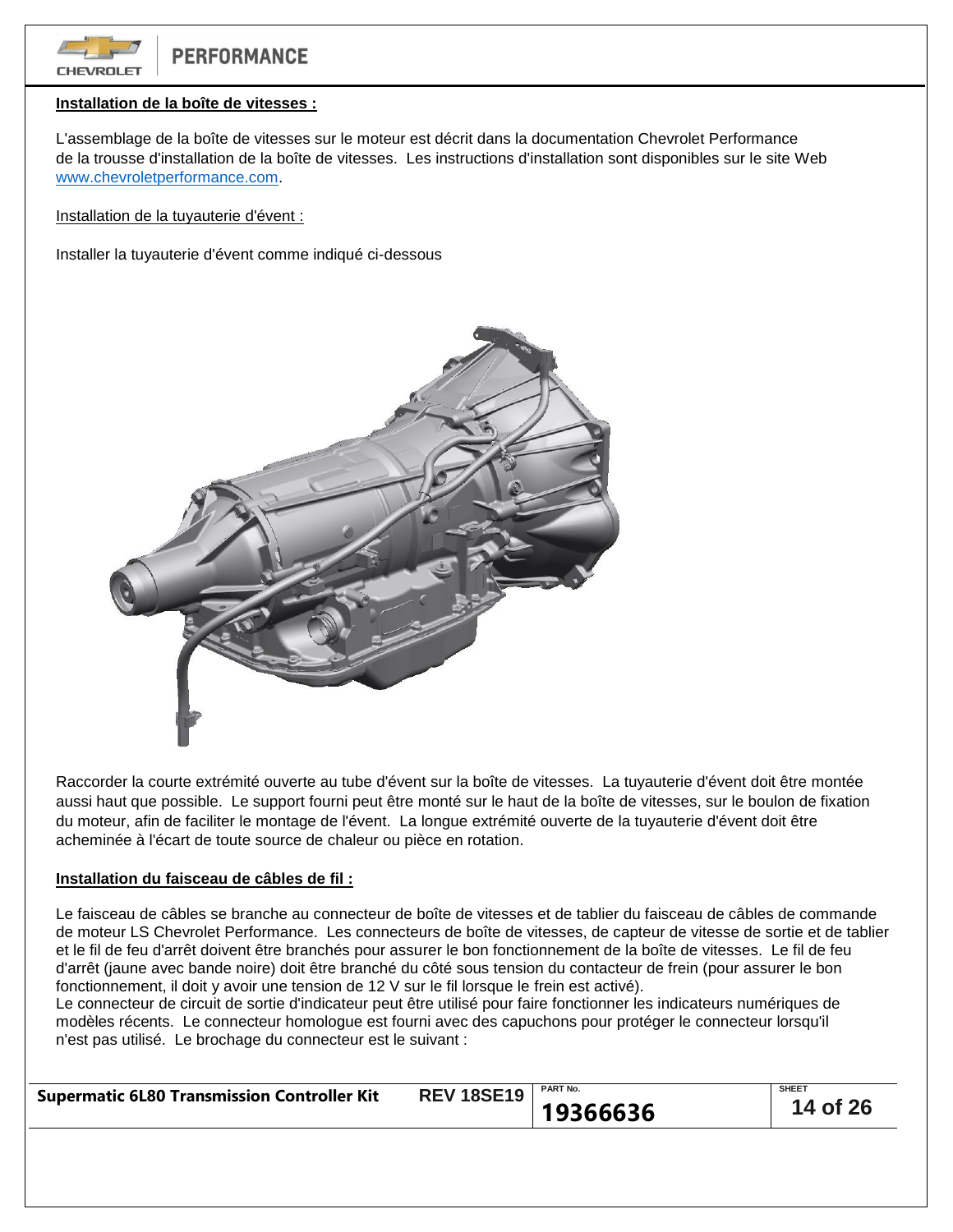**CHEVROLET** 

Description des cavités

- A Alimentation Allumage 12 V
- B Masse
- C CAN Haut
- D CAN Bas

Le connecteur de levier sélecteur peut être utilisé pour la fonction de changement de rapport à palette. Deux faisceaux en queue de cochon sont fournis. Utiliser le faisceau en queue de cochon à 4 broches pour le levier sélecteur de console ou de plancher GM normal, ou le faisceau en queue de cochon à 2 broches pour le levier sélecteur de colonne normal. Le levier sélecteur de colonne doit être doté uniquement de la fonction de changement de rapport à palettes, sans la fonction de remorquage/transport. Si aucune de ces options n'est utilisée, un des connecteurs de queue de cochon doit être installé pour protéger le connecteur contre la contamination. Les fils peuvent être coupés. Le brochage du connecteur est le suivant :

Description des cavités

- A Alimentation Allumage 12 V
- B Changement de rapport à palettes
- C Feu d'arrêt
- D Masse

Le connecteur d'option peut être utilisé pour bancher des articles en option dont le fonctionnement a besoin de signaux CAN. Le connecteur homologue est fourni avec des capuchons pour protéger le connecteur lorsqu'il n'est pas utilisé. Le brochage du connecteur est le suivant :

Description des cavités

- A Alimentation Allumage 12 V<br>B Masse
- Masse
- C CAN Haut
- D CAN Bas

# **Capacités de liquide approximatives**

| <b>Spécification</b><br>6L80          | <b>Application</b>                                                                       | <b>Métrique</b> | <b>Impérial</b> |
|---------------------------------------|------------------------------------------------------------------------------------------|-----------------|-----------------|
|                                       | Dépose du carter et remplacement du filtre – Capacité approximative                      | 5.7 litres      | 6.0 pintes      |
|                                       | Révision générale - Capacité approximative<br>(volume de la boîte de vitesses seulement) | 9.9 litres      | 10.5 pintes     |
| (incluant le volume du refroidisseur) | Système de transmission complet - Capacité approximative                                 | 11.5 litres     | 12.2 pintes     |

**REMARQUE : ce contrôleur de boîte de vitesses fonctionne uniquement lorsqu'il est utilisé en conjonction avec le système de contrôle de moteur provenant des pièces Chevrolet Performance. Veuillez vérifier que les bons numéros de pièce de moteur et de contrôleur de moteur sont utilisées avec cette trousse. Veuillez vous reporter au site Web Chevrolet Performance ou au catalogue pour une utilisation correcte.**

|                                                    | <b>REV 18SE19</b> | <b>PART No.</b> | <b>SHEET</b> |
|----------------------------------------------------|-------------------|-----------------|--------------|
| <b>Supermatic 6L80 Transmission Controller Kit</b> |                   |                 |              |
|                                                    |                   | 19366636        | 15 of 26     |
|                                                    |                   |                 |              |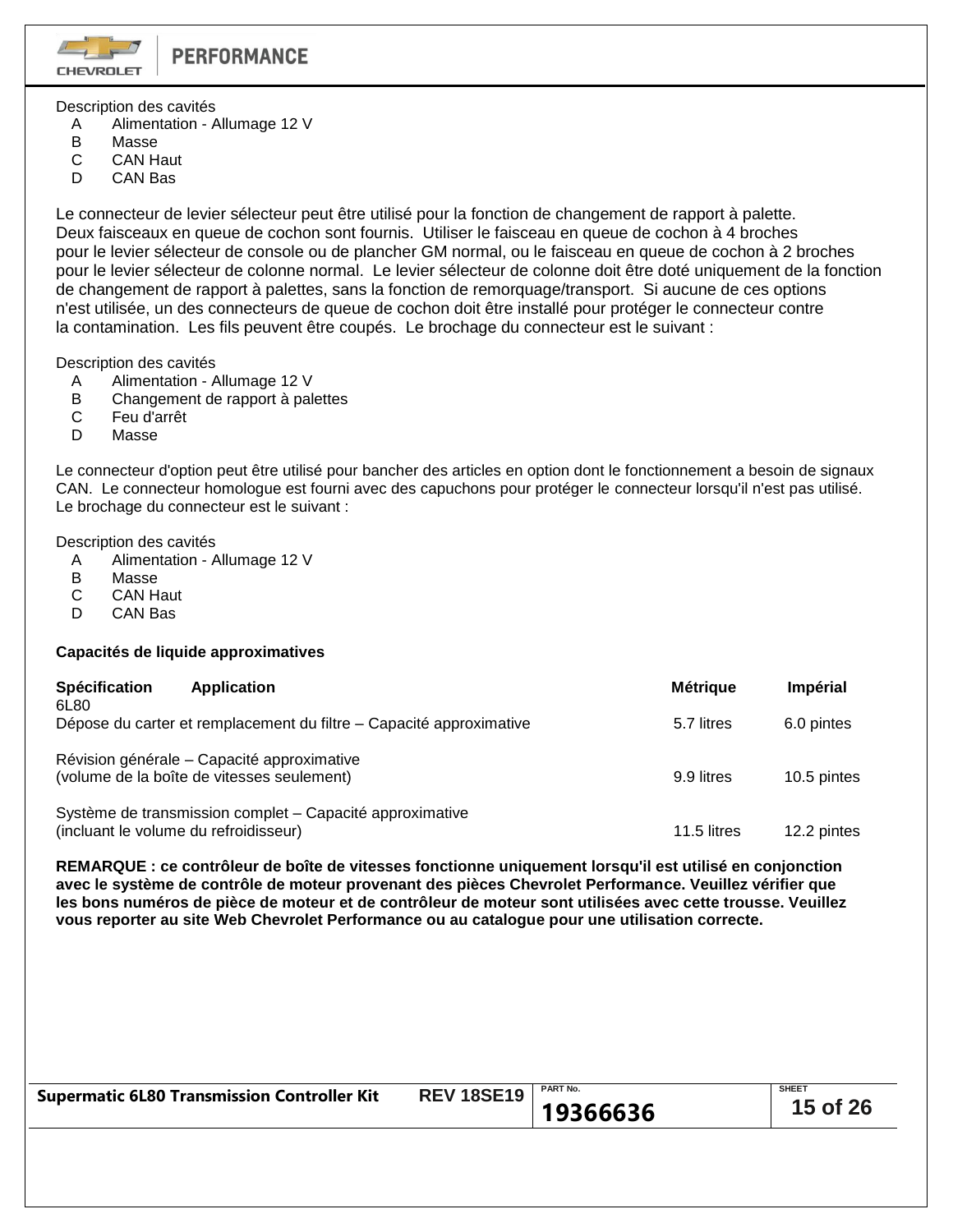

# **Procédure de remplissage du liquide de boîte de vitesses**

**Mise en garde :** Utiliser uniquement l'huile DEXRON®VI spécifiée (N/P 88861037 aux États-Unis, 19264717 au Canada). L'emploi d'un liquide incorrect peut provoquer des dégâts internes à la boîte de vitesses.

**Mise en garde :** Vérifier le niveau de liquide de boîte de vitesses immédiatement après l'ajout du liquide et avant le fonctionnement du véhicule. Ne pas remplir excessivement la boîte de vitesses. Un remplissage excessif de la boîte de vitesses peut provoquer un moussage ou une expulsion de liquide par le tube d'évent lorsque le véhicule est utilisé. Un remplissage excessif peut endommager la boîte de vitesses.

# **Procédure de remplissage du liquide de boîte de vitesses**

Avant de vérifier le niveau d'huile, procéder comme suit :

Démarrer le moteur et stationner le véhicule sur une surface plane et horizontale. Laisser le moteur en marche. Serrer le frein de stationnement et engager le levier de vitesses en position P (stationnement).

Appuyer sur la pédale de frein et déplacer le levier de vitesses sur toute la grille de rapports, en faisant une pause d'environ 3 secondes sur chaque position de la grille. Puis, ré-engager le levier de vitesses en position P (stationnement). Laisser le moteur tourner entre 500 et 800 tr/min pendant au moins 1 minute. Relâcher lentement la pédale de frein. Laisser le moteur en marche et observer la température d'huile de boîte de vitesses (TFT). La TFT est affichable au moyen du programme pour ordinateur portable fourni avec la trousse.

La TFT est essentielle pour assurer un remplissage adéquat de la boîte de vitesses.

## **Procédure de vérification à froid**

**Remarque :** Cette procédure doit être uniquement utilisée à titre de référence pour déterminer si le volume d'huile est suffisant pour assurer un fonctionnement en toute sécurité de la boîte de vitesses, en attendant de pouvoir exécuter une procédure de vérification à chaud. La procédure de vérification à chaud constitue la méthode la plus précise pour vérifier le niveau d'huile. Veiller à exécuter la procédure de vérification à chaud à la première occasion. Utiliser cette procédure de vérification à froid pour vérifier le niveau d'huile lorsque la TFT est comprise entre 80 °F et 90 °F (27 °C et 32 °C).

Localiser la jauge d'huile de boîte de vitesses.

Extraire la jauge et l'essuyer avec un chiffon propre ou une serviette en papier.

Insérer la jauge en la poussant à fond dans le tube, attendre trois secondes, puis l'extraire à nouveau. **Remarque :** Veiller à toujours vérifier le niveau d'huile au moins deux fois lors de chaque vérification. Des relevés cohérents sont cruciaux pour maintenir un niveau de liquide adéquat. En présence de relevés incohérents, inspecter toutes les sections de la tuyauterie d'évent de la boîte de vitesses pour s'assurer qu'elles sont propres et non obstruées.

Vérifier les deux côtés de la jauge et relever le niveau inférieur. Répéter la procédure de vérification pour vérifier le relevé. Examiner la couleur de l'huile sur la jauge. L'huile doit être rouge ou brun foncé. Si l'huile est très sombre ou noire et dégage une odeur de brûlé, consulter à la section État de l'huile de cette fiche d'instructions. Si le niveau d'huile est en dessous de la plage COLD (vérification à froid) de la jauge, ajouter uniquement le volume d'huile nécessaire pour ramener le niveau dans la plage COLD. Généralement, l'appoint d'huile nécessite moins d'une pinte (0,5 litre). Ne pas trop remplir.

Si le niveau d'huile se situe dans la plage acceptable, ré-insérer la jauge dans le tube et la pousser à fond.

Procéder à une vérification à chaud dès que la boîte de vitesses a atteint une température de fonctionnement normale comprise entre 160 °F et 200 °F (71 °C et 93 °C).

| <b>Supermatic 6L80 Transmission Controller Kit</b> | <b>REV 18SE19</b>   PART No. |          | <b>SHEET</b> |
|----------------------------------------------------|------------------------------|----------|--------------|
|                                                    |                              | 19366636 | 16 of 26     |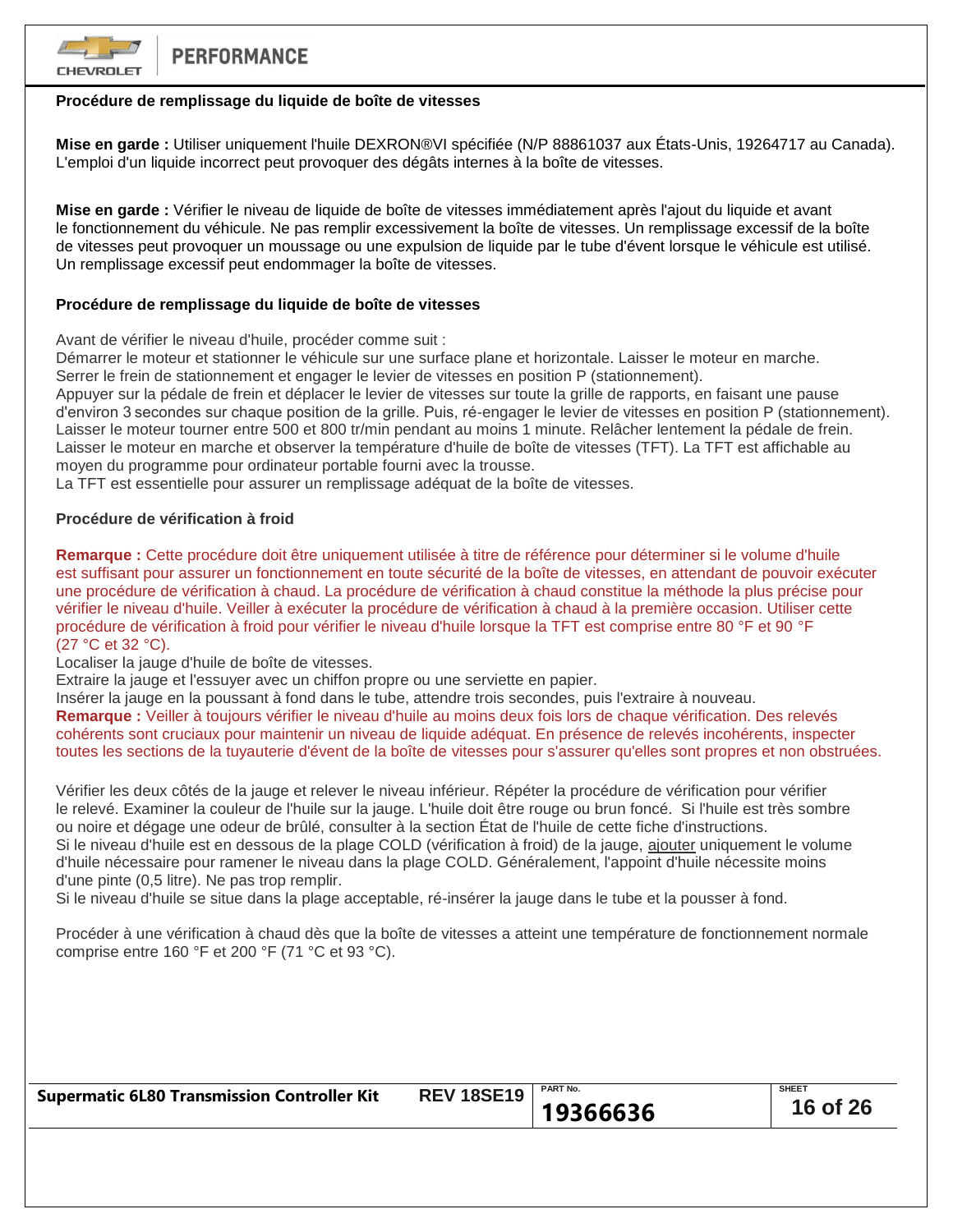

## **Procédure de vérification à chaud**

**Remarque :** Utiliser cette procédure pour vérifier le niveau d'huile de boîte de vitesses lorsque la TFT est comprise entre 160 °F et 200 °F (71 °C et 93 °C). La procédure de vérification à chaud constitue la méthode la plus précise pour vérifier le niveau d'huile. La procédure de vérification à chaud doit être exécutée à la première occasion, à titre de confirmation du relevé de la procédure de vérification à froid. Le niveau d'huile augmente à mesure que la température de l'huile augmente, il est donc important de s'assurer que la température d'huile de la boîte de vitesses est dans les limites de la plage.

Localiser la jauge d'huile de boîte de vitesses. Extraire la jauge et l'essuyer avec un chiffon propre ou une serviette en papier. Insérer la jauge en la poussant à fond dans le tube, attendre trois secondes, puis l'extraire à nouveau.

**Remarque :** Veiller à toujours vérifier le niveau d'huile au moins deux fois lors de chaque vérification. Des relevés cohérents sont cruciaux pour maintenir un niveau de liquide adéquat. En présence de relevés incohérents, inspecter toutes les sections de la tuyauterie d'évent de la boîte de vitesses pour s'assurer qu'elles sont propres et non obstruées.

Vérifier les deux côtés de la jauge et relever le niveau inférieur. Répéter la procédure de vérification pour vérifier le relevé. Examiner la couleur de l'huile sur la jauge. L'huile doit être rouge ou brun foncé. Si l'huile est très sombre ou noire et dégage une odeur de brûlé, consulter à la section État de l'huile de cette fiche d'instructions. Pour garantir un fonctionnement sans risques, le niveau d'huile doit se situer dans la plage hachurée HOT (vérification à chaud) de la jauge. Si le niveau d'huile ne se situe pas dans la plage HOT et que la TFT est comprise entre 160 °F et 200 °F (71 °C et 93 °C), ajouter ou aspirer le volume d'huile nécessaire pour ramener le niveau dans la plage HOT. Si le niveau d'huile est bas, ajouter uniquement le volume d'huile nécessaire pour ramener le niveau dans la plage HOT. Généralement, l'appoint d'huile nécessite moins d'une pinte (0,5 litre). Ne pas trop remplir. En outre, si le niveau d'huile est bas, inspecter la boîte de vitesses pour y déceler des fuites éventuelles. Si le niveau d'huile se situe dans la plage acceptable, ré-insérer la jauge dans le tube et la pousser à fond.

### **Fonctions adaptatives de la boîte de vitesses**

La boîte Supermatic 6L80 RWD utilise un système de contrôle de la pression de canalisation pendant les montées de rapports pour compenser les variations de construction de la boîte de vitesses neuve et l'usure normale des composants de la boîte de vitesses. La variation entre l'ancienne boîte de vitesses et la neuve ainsi que l'usure normale des composants d'engagement au sein de la boîte de vitesses peuvent, avec le temps, causer une modification de la durée de passage (le temps nécessaire à l'engagement d'un embrayage) qui devient alors plus longue ou plus courte que souhaité. Pour compenser ces variations, le module de commande de la transmission (TCM) ajuste les commandes de pression vers les différents solénoïdes régulateurs de pression (PC) pour maintenir la synchronisation de passage calibrée à l'origine. Ce processus de réglage automatique est désigné « apprentissage adaptatif » et permet d'assurer une sensation de passage constante et d'augmenter la durabilité de la boîte de vitesses. Le TCM surveille le capteur de vitesse d'entrée (ISS) de la boîte de vitesses automatique (A/T) et le capteur de vitesse de sortie (OSS) de l'A/T pendant les changements de rapport commandés afin de déterminer si un passage est trop rapide (brusque) ou trop lent (mou) et ajuste le signal du solénoïde PC correspondant afin de maintenir la sensation de passage prévue.

Si une réinitialisation des adaptations de boîte de vitesse s'avère nécessaire, suivre les procédures d'entretien de General Motors relatives à un véhicule Chevrolet Silverado 2015 équipé d'une boîte de vitesses 6L80.

| <b>Supermatic 6L80 Transmission Controller Kit</b> | <b>REV 18SE19</b> | <b>PART No.</b> | <b>SHEET</b>     |
|----------------------------------------------------|-------------------|-----------------|------------------|
|                                                    |                   | 19366636        | $\vert$ 17 of 26 |
|                                                    |                   |                 |                  |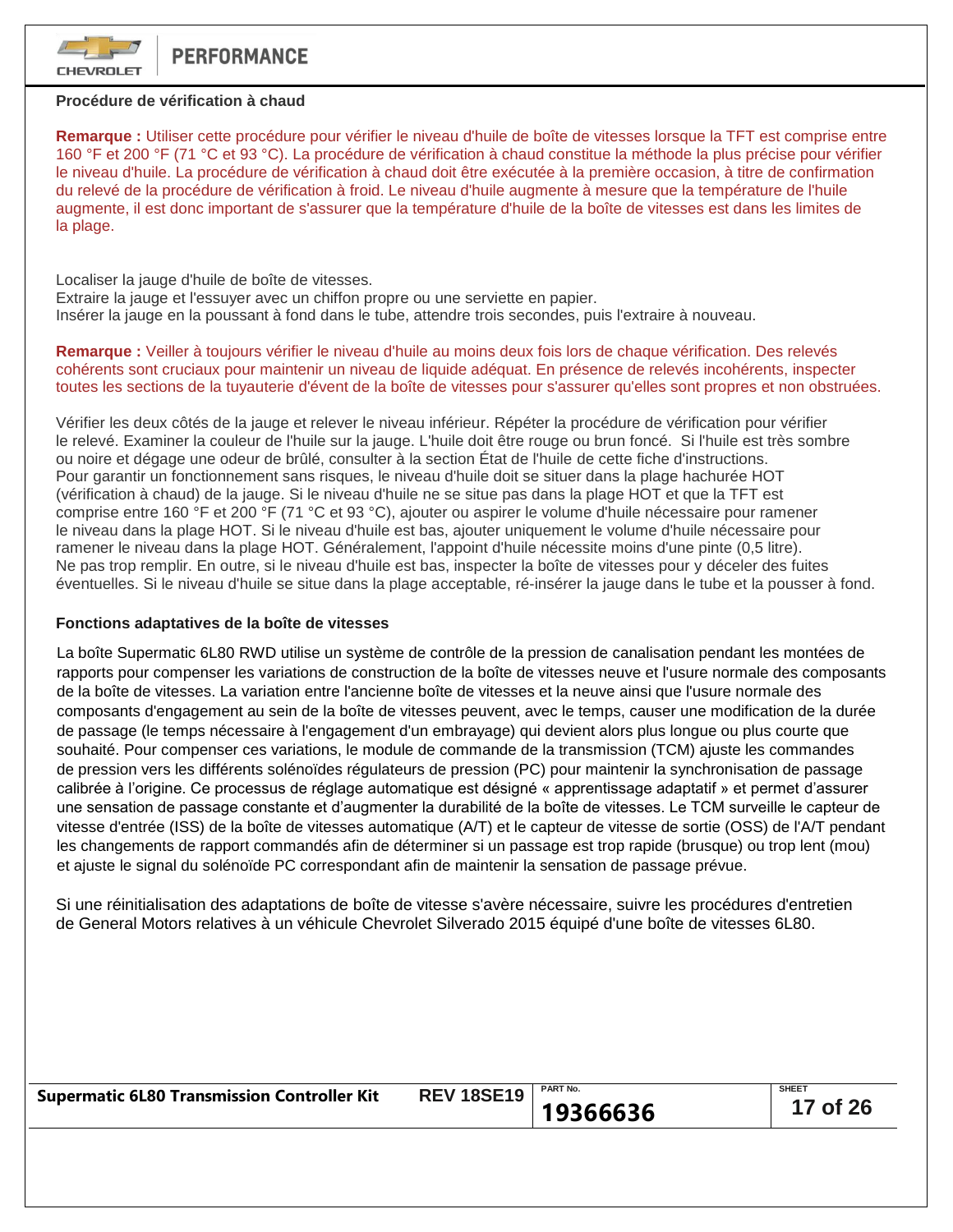

# **Instrucciones de instalación de juego de transmisión Supermatic 6L80 Convertidor de ahogamiento 2400k – 19366637 Convertidor de ahogamiento 3000k – 19417102**

## **ESTA TRANSMISIÓN ES PARA UN MOTOR ARMADO ESTILO CHEVROLET PERFORMANCE "LS" QUE USA UN SISTEMA DE CONTROL DE MOTOR CHEVROLET PERFORMANCE. ÉSTE INCLUYE LS3, LS376-480, LS376-525, LS7, Y LSA. NO FUNCIONARÁ CON UN SISTEMA DE CONTROL DE MOTOR ESTILO "LT".**

Funcionará con los Sistemas de Control de motor Chevrolet Performance para motores estilo LSX previendo que la salida de torque no exceda 650 lbs pie (881 Nm).

Gracias por elegir Chevrolet Performance como su fuente de alto desempeño. Chevrolet Performance está comprometido a proporcionar tecnología de desempeño comprobada e innovadora que en realidad, sea más que sólo potencia. Las partes de Chevrolet Performance están diseñadas, desarrolladas y probadas para exceder sus expectativas de ajuste y función. Por favor consulte nuestro catálogo respecto al Centro Autorizado de Chevrolet Performance Parts más cercano a usted o visite nuestra página en Internet [www.chevroletperformance.com.](http://www.chevroletperformance.com/)

Esta publicación brinda información general sobre los componentes y procedimientos que pueden ser útiles al instalar o dar servicio a una Transmisión Supermatic. Por favor lea esta publicación completa antes de comenzar el trabajo. Además, por favor verifique que todos los componentes indicados en la sección de Contenidos de paquete a continuación se enviaran en el juego.

La siguiente información se divide en las siguientes secciones: contenido del paquete, información de componente, y especificaciones de Transmisión Supermatic, partes adicionales que puede necesitar comprar, especificaciones de apriete, y una lista de partes de servicio.

No se pretende que estas especificaciones reemplace las prácticas de servicio completas y detalladas explicadas en los manuales de servicio de fábrica.

Para información sobre cobertura de la garantía, por favor póngase en contacto con su concesionario local de Chevy Performance parts.

Observe todas las precauciones de seguridad y advertencias de los manuales de servicio durante la instalación de una Transmisión Supermatic en cualquier vehículo. Utilice protección para los ojos y ropa de protección adecuada. Soporte el vehículo firmemente con los puntales hidráulicos cuando trabaje bajo o alrededor de éste. Sólo use las herramientas adecuadas. Tenga mucha precaución cuando trabaje con líquidos y materiales inflamables, corrosivos y peligrosos. Algunos procedimientos requieren equipo y habilidades especiales. Si no tiene la capacitación, experiencia, y herramientas apropiadas para realizar cualquier parte de esta conversión con seguridad, este trabajo debe ser realizado por un profesional.

La información contenida en esta publicación se presenta sin ninguna garantía. El usuario asume completamente todo el riesgo por su uso. El diseño de componentes específicos, los procedimientos mecánicos, y las calificaciones de los lectores están más allá del control del editor, y por lo tanto el editor declina cualquier responsabilidad incurrida en conexión con el uso de la información provista en esta publicación.

## **Información legal y sobre emisiones**

Esta publicación ha sido diseñada para proporcionar información acerca de la Transmisión Supermatic y componentes relacionados. Este manual también describe los procedimientos y modificaciones que pueden ser útiles durante la instalación de una Transmisión Supermatic. No está diseñada para sustituir a los exhaustivos manuales de servicio y catálogos de partes que cubren los motores y componentes Chevrolet. Más bien, está diseñada para brindar información complementaria en áreas de interés para los entusiastas del "hágalo usted mismo" y los mecánicos.

| <b>Supermatic 6L80 Transmission Controller Kit</b> | <b>REV 18SE19</b> | <b>PART No.</b> | <b>SHEET</b> |
|----------------------------------------------------|-------------------|-----------------|--------------|
|                                                    |                   | 19366636        | 18 of 26     |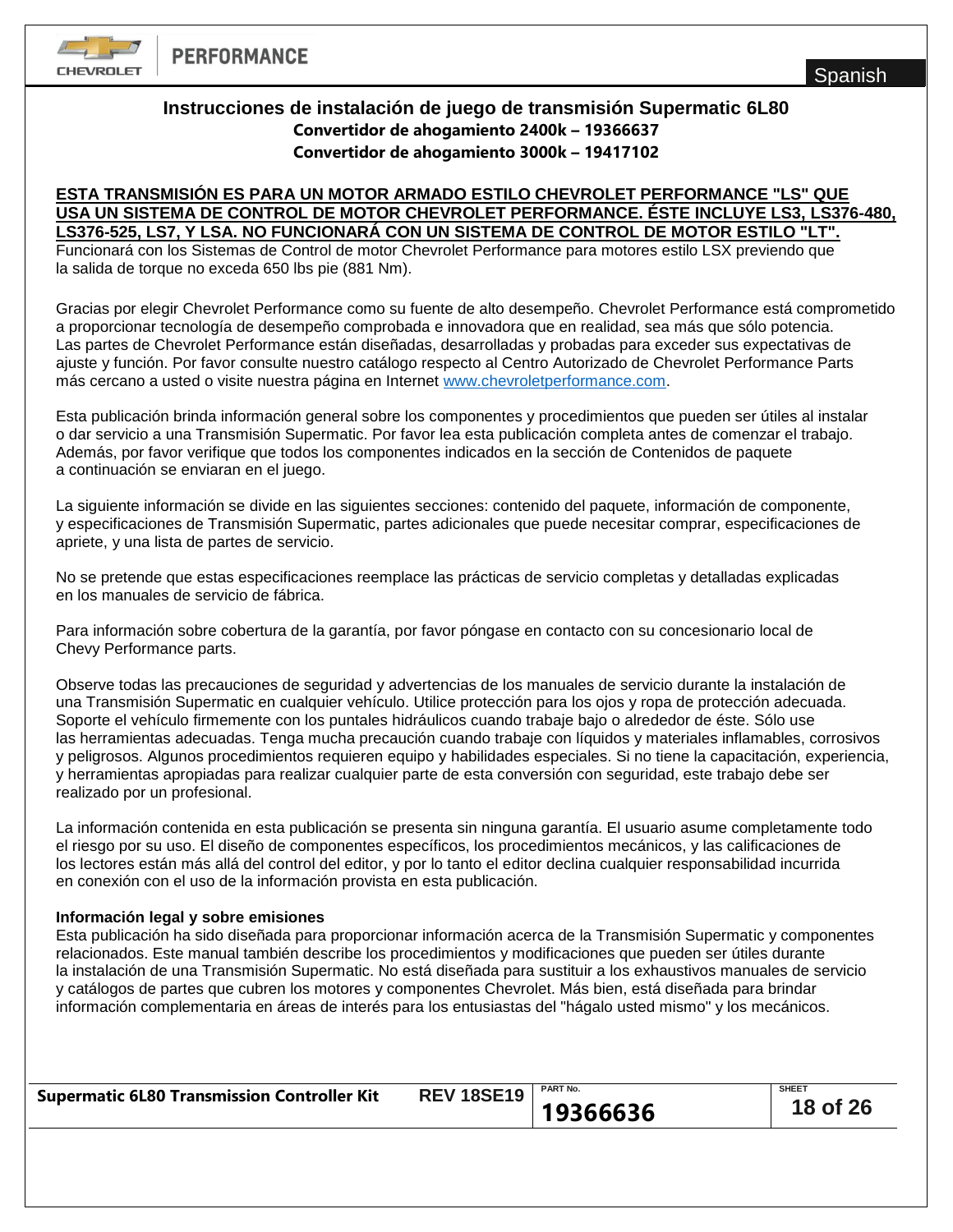

Esta publicación concierne a transmisiones y vehículos que se utilizan fuera de las carreteras públicas, excepto cuando se indica específicamente lo contrario. La ley federal restringe el retiro de cualquier parte de un sistema de control de emisiones requerido por orden federal de los vehículos de motor. Más aún, muchos estados han promulgado leyes que prohiben alterar o modificar cualquier sistema de control de emisiones o ruidos. Los vehículos que no son operados en carreteras públicas generalmente están exentos de la mayoría de las normas, al igual que algunos vehículos de interés especial y pre-emisiones. Se le exhorta atentamente al lector verificar todas las leyes locales y estatales aplicables.

Muchas de las partes descritas o indicadas en este manual se comercializan para su aplicación fuera de carretera únicamente, y están etiquetadas con el "Aviso sobre Partes Especiales" que se reproduce aquí:

# **Aviso sobre partes especiales**

Esta parte ha sido diseñada específicamente para aplicación fuera de carretera únicamente. Debido que la instalación de esta parte puede afectar el desempeño del control de emisiones de su vehículo o dejarlo fuera de certificación según los Estándares de seguridad de vehículos de motor, no se debe instalar en un vehículo que se utilice en cualquier calle o carretera. Adicionalmente, cualquier aplicación tal puede afectar adversamente la cobertura de la garantía de tales vehículos para aplicación en calles o carreteras.

Chevrolet, Chevy, el Emblema de Corbatín Chevrolet, General Motors, y GM son marcas comerciales registradas de General Motors Company.

# **Qué hacer y qué NO hacer del Sistema:**

**Haga:**

• Llene la transmisión con el aceite DEXRON®VI adecuado (No. de parte 88861037 EUA, Canadá 19264717) utilizando el procedimiento aprobado en esta hoja de instrucciones.

• Use un indicador de nivel de fluido y tubo apropiados. En lugar de un tubo de varilla de medición/indicador, se puede usar el juego Chevrolet Performance 19418242.

• Instale líneas de enfriador en un enfriador de aceite de transmisión apropiado.

• Instale un selector de engranes adecuado. Éste debe ser uno que sea capaz de por lo menos 2 selecciones de velocidad de avance de forma que se pueda usar la calibración Sport.

• Use un Sistema de control de motor Chevrolet Performance Parts para impulsar el sistema de control de transmisión.

• Use un juego de Instalación Chevrolet Performance para instalar la transmisión al motor (sólo estilo LS).

• Instale el ensamble de tubo de ventilación. Es crítico prevenir la entrada de agua en la transmisión.

• Conecte el conector de la Transmisión, el conector del Sensor de velocidad de salida, el conector de la Mampara y el cable de la luz de freno como se indica para la operación adecuada de la transmisión.

## **No haga:**

- Retire el adaptador de la línea del enfriador de la transmisión. Si se debe retirar, no "haga palanca" para retirar los tapones en la transmisión. No reutilice el sello.
- Desensamble la transmisión o no modifique nada dentro de la transmisión.

• Modifique el cableado o intente operar la transmisión sin usar un Sistema de control de motor Chevrolet Performance Parts.

• Intente usar con un motor con carburador o Sistema de control de motor estilo LT.

• No use esta transmisión en lugar de una transmisión de servicio GM – la calibración

en el módulo de control de transmisión no es compatible con los sistemas de producción.

# **Descripción y operación de transmisión Supermatic 6L80**

La transmisión RWD Supermatic 6L80 es una transmisión completamente automática de 6 velocidades, de tracción trasera controlada electrónicamente. Consiste principalmente en un convertidor de torque de 4 elementos, un alojamiento de bomba de fluido y convertidor integral, un juego de engranes planetarios sencillo y uno doble, ensambles de embrague de fricción y mecánico, y sistema de presurización hidráulica y control.

|                                                    | <b>REV 18SE19</b>   PART No. |          | <b>SHEET</b> |
|----------------------------------------------------|------------------------------|----------|--------------|
| <b>Supermatic 6L80 Transmission Controller Kit</b> |                              |          |              |
|                                                    |                              | 19366636 | 19 of 26     |
|                                                    |                              |          |              |
|                                                    |                              |          |              |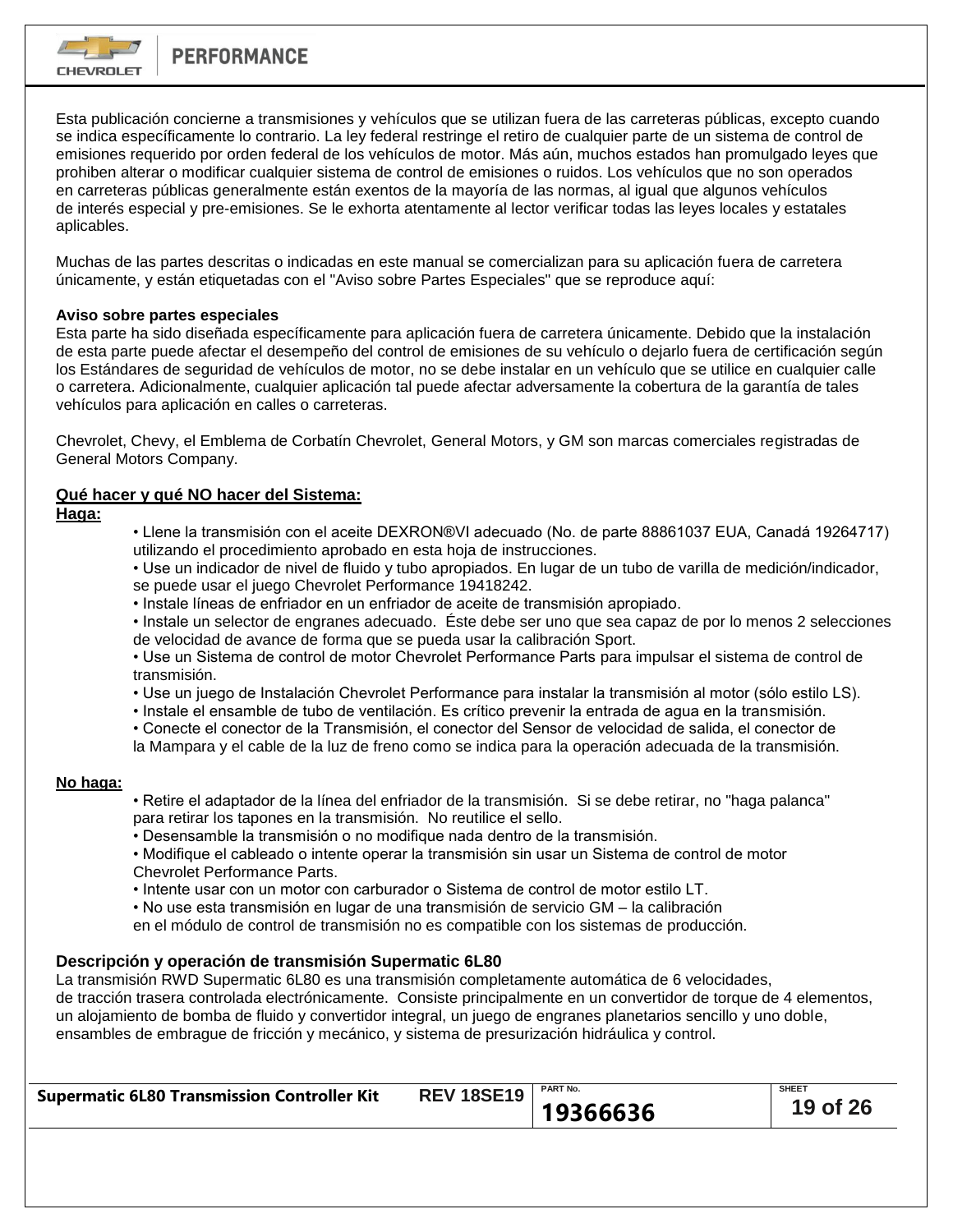

El convertidor de par de 4 elementos contiene una bomba, una turbina, una placa de presión estriada a la turbina, y un ensamble de estator. El convertidor de par actúa como un acoplamiento de fluido para transmitir la potencia suavemente del motor a la transmisión. También proporciona hidráulicamente multiplicación de torque adicional cuando se requiere. La placa de presión, cuando se aplica, proporciona un acoplamiento de impulso directo mecánico del motor a la transmisión.

Los juegos de engrane planetario proporcionan las 6 relaciones de velocidad frontales y reversa. El cambio de las relaciones de velocidad es completamente automático y se logra a través del uso del módulo de control de la transmisión (TCM) ubicado dentro de la transmisión. El TCM recibe y monitorea varias entradas de sensor electrónico y usa esta información para cambiar la transmisión en el momento óptimo.

El TCM ordena que los solenoides de cambio y solenoides de control de presión de purga variable controlen la sincronización y sensación de cambio. El TCM también controla la aplicación y liberación del embrague del convertidor de torque que permite que el motor entregue la máxima eficiencia de combustible sin sacrificar el desempeño del vehículo. Todos los solenoides, incluyendo el TCM, están empacados en un ensamble de válvula solenoide auto-contenido ubicado dentro de la transmisión.

El sistema hidráulico consiste principalmente en una bomba de tipo álabe, 2 ensambles de cuerpo de válvula de control, alojamiento de convertidor y caja. La bomba mantiene las presiones de operación necesarias para activar los pistones de embrague que aplican o liberan los componentes de fricción. Estos componentes de fricción, cuando se aplican o liberan, soportan las calidades de cambio automático de la transmisión.

El componente de fricción usado en esta transmisión consiste en 5 embragues de disco múltiple. Los embragues de disco múltiple se combinan con un embrague de freno mecánico para entregar 7 diferentes relaciones de velocidad, 6 de avance y uno de reversa, a través de los juegos de engranes. Los juegos de engrane después transfieren el torque a través del eje de salida.

La transmisión puede ser operada en cualquiera de los siguientes rangos de velocidad:

**ESTACIONAMIENTO (P)** Esta posición bloquea el eje de salida y evita que el vehículo ruede ya sea al frente o hacia atrás. PARK (estacionamiento) es la mejor posición para usar cuando arranque el vehículo. Debido a que la transmisión utiliza un sistema de control de bloqueo de cambio, es necesario presionar completamente el pedal del freno antes de cambiar fuera de PARK (estacionamiento). Por razones de seguridad, use un freno de estacionamiento además de la posición PARK (estacionamiento).

**REVERSA (R)** Esta posición permite que el vehículo sea operado en dirección hacia atrás.

**NEUTRAL (N)** Esta posición permite que se arranque y opere el motor mientras conduce el vehículo. Si es necesario, el motor se puede arrancar en esta velocidad o mientras el vehículo se está moviendo, si es necesario. Esta posición también se debe usar cuando remolque el vehículo.

**CONDUCCIÓN (D)** El rango Drive (conducción) se debe usar para las condiciones de conducción normal para máxima eficiencia y economía de combustible. El rango de conducción permite que la transmisión opere en cada una de las 6 relaciones de velocidad frontales. Los cambios descendentes a una velocidad menor, o relación de velocidad mayor, están disponibles para paso seguro al presionar el acelerador o seleccionando manualmente una velocidad menor en el rango del modo manual.

MODO SPORT/MANUAL (M) Esta posición es "un clic" debajo de D. El modo Sport/manual activa la Calibración Sport. La transmisión realizará cambios ascendentes y descendentes pero usa el Cambio Sport y Tablas de presión de la calibración. Esta calibración es más firme y cambia en mayores velocidades. Si usa una palanca de cambios de toque o cambiador de paleta, el primer "toque" solicitado proporciona control manual completo de la transmisión. Esto permite que el conductor seleccione un rango de velocidades apropiado para las condiciones actuales de conducción.

| <b>Supermatic 6L80 Transmission Controller Kit</b> | <b>REV 18SE19</b>   PART No. |          | <b>SHEET</b> |
|----------------------------------------------------|------------------------------|----------|--------------|
|                                                    |                              | 19366636 | 20 of 26     |
|                                                    |                              |          |              |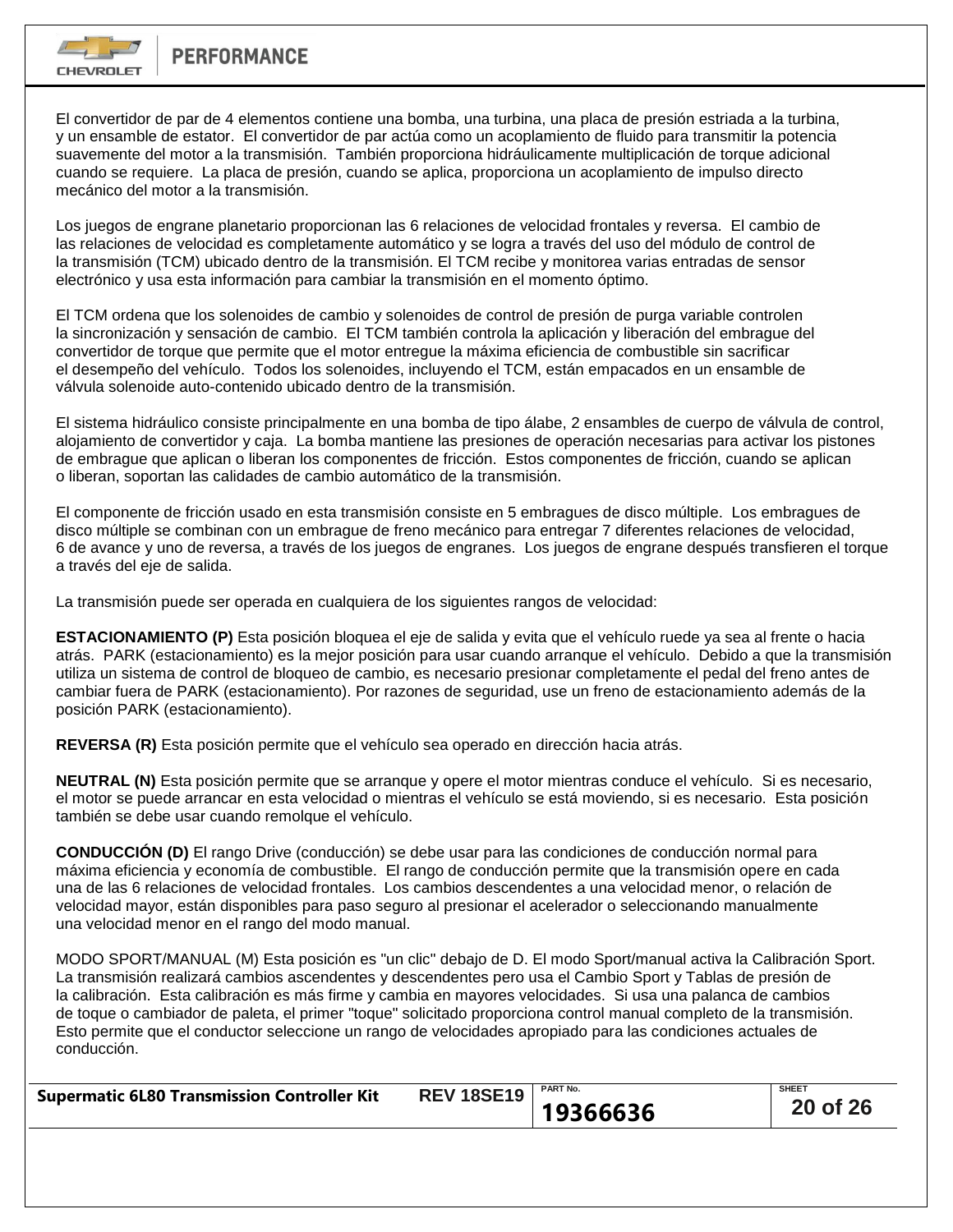

El peso de la transmisión es aproximadamente de 95.1-103.7 kg (209.7-228.6 lbs). Las relaciones de velocidad de la transmisión son las siguientes:

1 ra 4.027 2<sup>da</sup> 2.364 3 ra 1.532 4<sup>ta</sup> 1.152 5<sup>ta</sup> 0.852 6<sup>ta</sup> 0.667

Para proteger el motor y/o la transmisión contra daño, el TCM sólo permitirá cambios a una velocidad apropiada para la velocidad del motor y la velocidad del vehículo.

La clasificación de torque de la Transmisión 6L80 Supermatic es de 650 lbs pie. Esta transmisión se fabricó con partes actualizadas para cumplir este requerimiento y no es equivalente a una transmisión de servicio GM. No se debe substituir para una transmisión de servicio GM y no operará correctamente si se instala en el vehículo de producción.

La transmisión Supermatic 6L80 se basa en la 6L80 de producción de un Chevy Silverado 2015-2018. Cualquier parte de servicio necesaria se puede referir a un Silverado 2015-2018 con 6L80 (MYC). Este juego de transmisión incluye el arnés de la transmisión, diseñada para usarse con juegos de Control de motor Chevrolet Performance, un cable de interfaz de control y unidad de programación. La calibración cargada en el Módulo de control de la transmisión (TCM) viene con 2 calibraciones - normal y Sport. Cada una de estas calibraciones se puede ajustar usando el software suministrado (memoria flash) y una laptop, para personalización.

El arnés de transmisión no tiene preparativos para energía, tierra, etc. y se debe usar junto con un arnés de cableado de motor Chevrolet Performance. El cable de interfaz de transmisión y la unidad de programación no se requieren usar para la operación del vehículo, sólo para programación de la transmisión (afinación). La transmisión no viene llena con fluido y se debe rellenar antes de la operación.

La transmisión se ha actualizado para mayor capacidad de torque así como un bloque de adaptador de línea de enfriador para permitir que el usuario utilice líneas de enfriador personalizadas. El adaptador viene con accesorios #6 AN. El adaptador se instaló y no se requieren modificaciones para la función adecuada. La transmisión no viene con un indicador o tubo de nivel de fluido. La transmisión debe tener un indicador/tubo instalado para llenar adecuadamente la transmisión con aceite. Se puede usar un indicador y tubo de servicio Silverado 2016 u otro ensamble de indicador equivalente.

El arnés de transmisión incluye las siguientes conexiones:

Transmisión 6L80 (requerida) Conector de velocidad de salida de transmisión (requerido) Arnés de cableado de motor Chevrolet Performance (requerido) Cable de interruptor de freno de corte romo (requerido) Función de toque ascendente/toque descendente/cambio de paleta y conector de cambio de piso (no requerido) Conector de controlador de indicador (no requerido) Conector opcional (no requerido) Cables de corte romo para salidas de velocímetro, presión de aceite y velocidad de motor (tacómetro)

La transmisión no viene con un selector de velocidad. Se necesita un selector de velocidad con por lo menos 2 selectores de avance. La segunda detección debajo de D se usa para activar la Calibración Sport y/o la capacidad de cambio de toque ascendente/toque descendente/cambio de paleta.

| <b>Supermatic 6L80 Transmission Controller Kit</b> | <b>REV 18SE19</b> | <b>PART No.</b> | <b>SHEET</b> |
|----------------------------------------------------|-------------------|-----------------|--------------|
|                                                    |                   | 19366636        | 21 of 26     |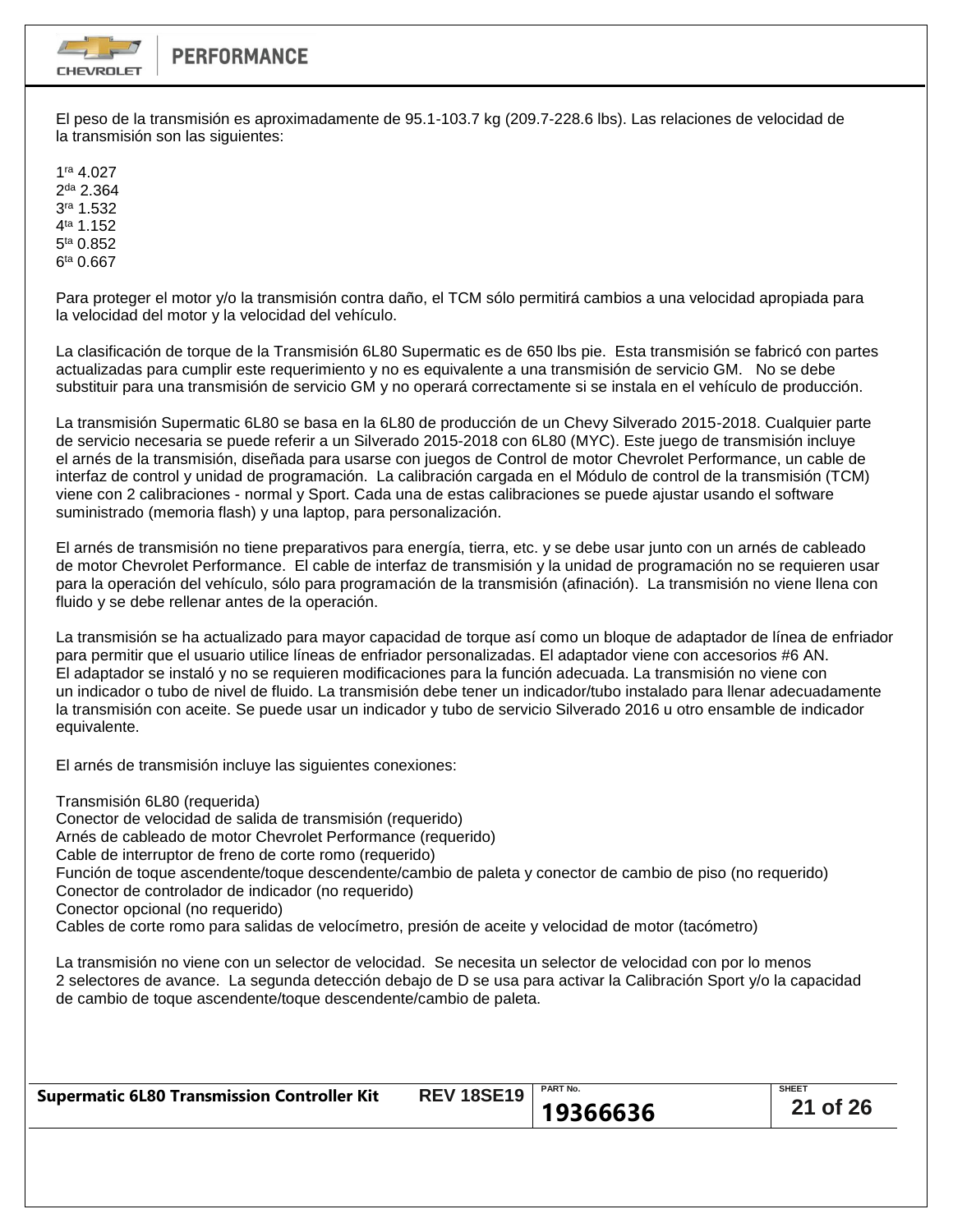### **Contenido del Juego: Juego No. de parte 19366637**

19366636 - Hoja de instrucciones

- 19336635 Unidad USB
- 19366634 Cable de interfaz de control de transmisión
- 19366633 Arnés de la transmisión
- 19366632 Transmisión 6L80 con convertidor de ahogamiento 2400k
- 24256998 Ensamble de tubo de ventilación
- 24265164 Soporte
- 22942442 Emblema

# **Contenido del Juego:**

**Juego No. de parte 19417102**

- 19366636 Hoja de instrucciones
- 19336635 Unidad USB
- 19366634 Cable de interfaz de control de transmisión
- 19366633 Arnés de la transmisión
- 19417101 Transmisión 6L80 con convertidor de ahogamiento 3000k
- 24256998 Ensamble de tubo de ventilación
- 24265164 Soporte
- 22942442 Emblema

| <b>REV 18SE19</b>   PART No.<br><b>Supermatic 6L80 Transmission Controller Kit</b> | <b>SHEET</b><br>22 of 26<br>19366636 |
|------------------------------------------------------------------------------------|--------------------------------------|
|------------------------------------------------------------------------------------|--------------------------------------|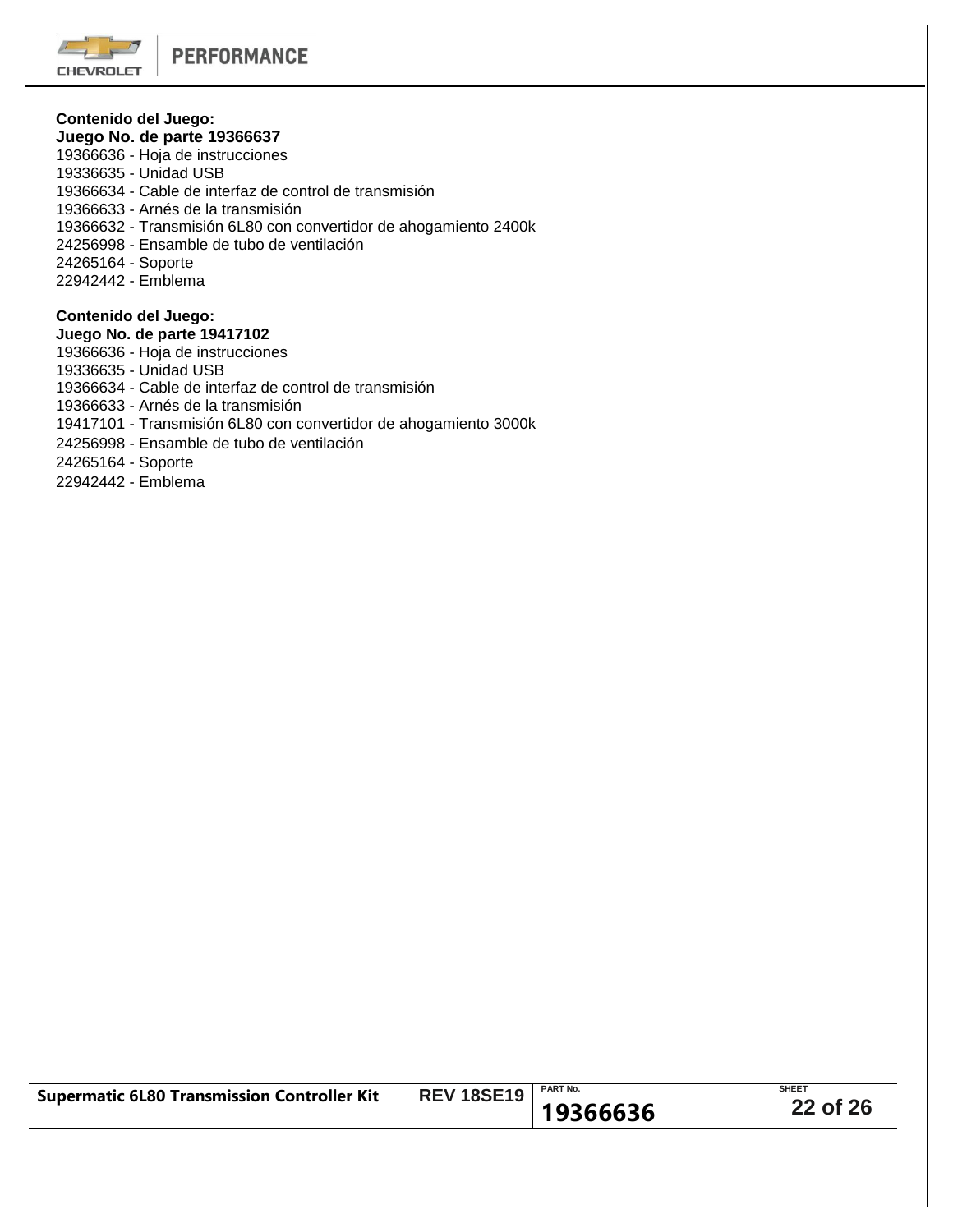

# **Instalación de transmisión:**

La instalación de la transmisión al motor está cubierta en el Juego de instalación de transmisión de Chevrolet Performance. Las instrucciones de instalación se pueden obtener en [www.chevroletperformance.com.](http://www.chevroletperformance.com/)

Instalación de tubo de ventilación:

Instale el tubo de ventilación como se muestra a continuación



Conecte el extremo abierto corto sobre el tubo de ventilación en la transmisión. El ensamble de ventilación se debe montar tan alto como sea posible. El soporte incluido se puede montar a la parte superior de la transmisión al perno de conexión del motor para facilitar el montaje de la ventilación. El extremo abierto largo del ensamble del tubo de ventilación se debe enrutar lejos de cualquier fuente de calor o parte giratoria.

## **Instalación de arnés de cable:**

El arnés de cableado se conecta al conector de la transmisión y la mampara del arnés de control del motor LS Chevrolet Performance. Los conectores de la Transmisión, Sensor de velocidad de salida, y Mampara y el cable de la luz de freno se deben conectar para asegurar la operación adecuada de la transmisión. El cable de la luz de freno (amarillo con franja negra) se debe conectar al lado "caliente" del interruptor del freno (para la operación adecuada, este cable debe tener 12 voltios cuando se opere el freno).

El conector del Controlador de indicador se puede usar para operar indicadores digitales de modelos posteriores. El conector de empate se proporciona con tapones para proteger el conector cuando no se usa. La salida de clavija del conector la siguiente:

| <b>SHEET</b><br><b>PART No.</b><br><b>REV 18SE19</b><br><b>Supermatic 6L80 Transmission Controller Kit</b><br>23 of 26<br>19366636 |
|------------------------------------------------------------------------------------------------------------------------------------|
|------------------------------------------------------------------------------------------------------------------------------------|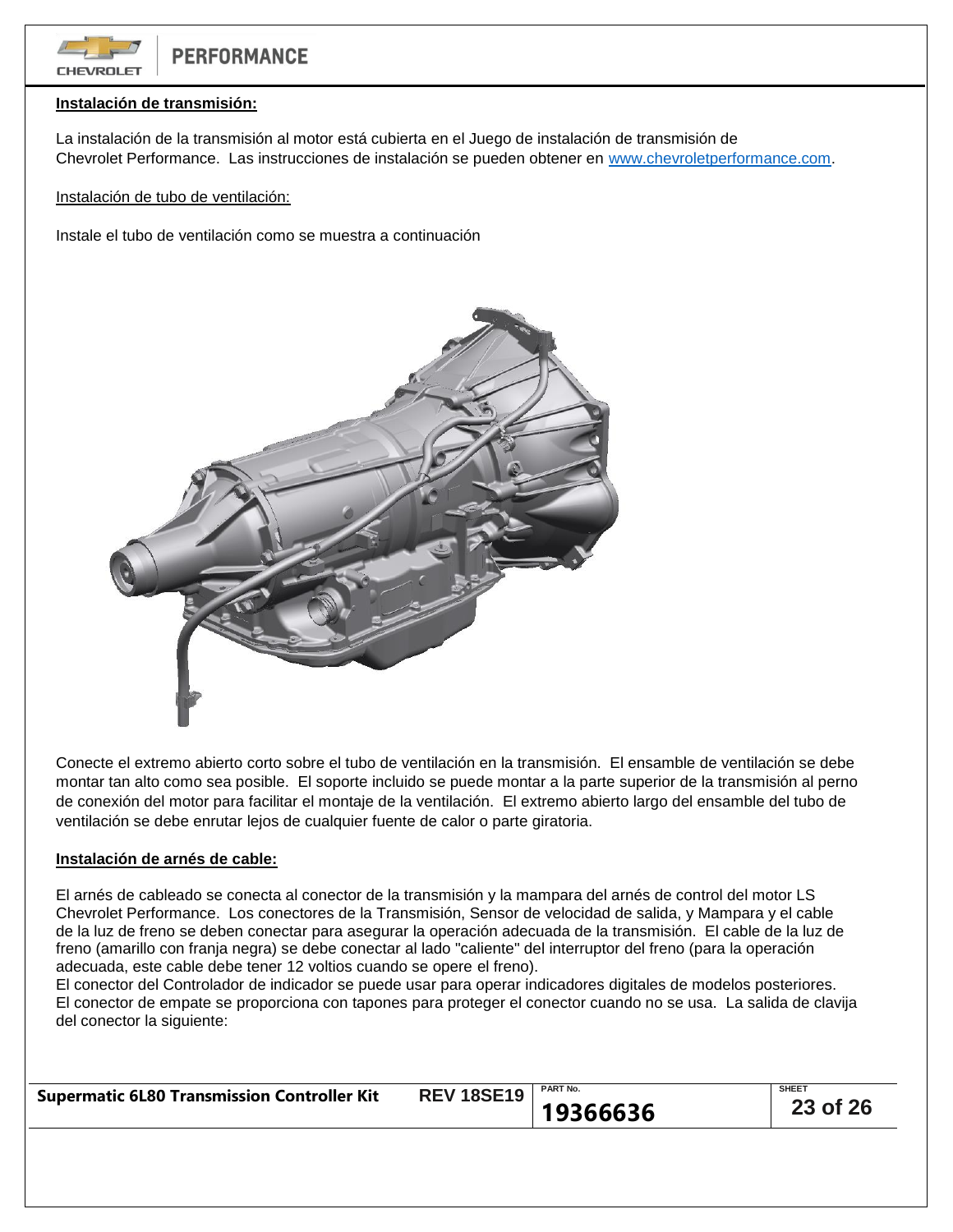

Descripción de cavidad

- A Energía ignición de 12 voltios
- B Tierra
- C CAN Alto
- D CAN Bajo

El conector de la Palanca de cambios de velocidad puede ser para operar la función de toque ascendente/toque descendente. Se proporcionan dos arneses de conector flexible. Use el arnés de conector flexible de 4 cables para una consola GM típica o palanca de piso o el conector flexible de 2 cables para una palanca de cambios de columna típica. La palanca de cambios de columna debe tener sólo toque ascendente/toque descendente y no una función de remolque/transporte. Si no se desea ninguna opción, se debe instalar uno de los conectores flexibles para proteger el conector de la contaminación. Los cables pueden cortarse. La salida de clavija del conector la siguiente:

Descripción de cavidad

- A Energía ignición de 12 voltios
- B Cambio de toque
- C Luz de freno
- D Tierra

El conector Opcional se puede usar para conectar elementos opcionales que requieren señales CAN para operar. El conector de empate se proporciona con tapones para proteger el conector cuando no se usa. La salida de clavija del conector la siguiente:

Descripción de cavidad

- A Energía ignición de 12 voltios<br>B Tierra
- **Tierra**
- C CAN Alto
- D CAN Bajo

# **Capacidades aproximadas de fluido**

| Especificación                    | Aplicación                                                            | <b>Métrico</b> | <b>Unidades imperiales</b> |  |
|-----------------------------------|-----------------------------------------------------------------------|----------------|----------------------------|--|
| 6L80                              | Desinstalación de cárter y reemplazo de filtro - Capacidad aproximada | 5.7 litros     | 6.0 cuartos                |  |
| (Sólo volumen de transmisión)     | Reparación mayor - Capacidad aproximada                               | 9.9 litros     | 10.5 cuartos               |  |
| (Incluyendo volumen de enfriador) | Sistema de transmisión completo - Capacidad aproximada                | 11.5 litros    | 12.2 cuartos               |  |

**NOTA: Este controlador de transmisión sólo funcionará cuando se use junto con el sistema de control de motor armado correcto de Chevrolet Performance Parts. Por favor verifique que se use el número de parte de motor y controlador de motor correctos con este juego. Consulte la página de Internet o el catálogo de Chevrolet Performance respecto al uso apropiado.**

| <b>Supermatic 6L80 Transmission Controller Kit</b> | <b>REV 18SE19</b>   PART No. |          | <b>SHEET</b> |
|----------------------------------------------------|------------------------------|----------|--------------|
|                                                    |                              | 19366636 | 24 of 26     |
|                                                    |                              |          |              |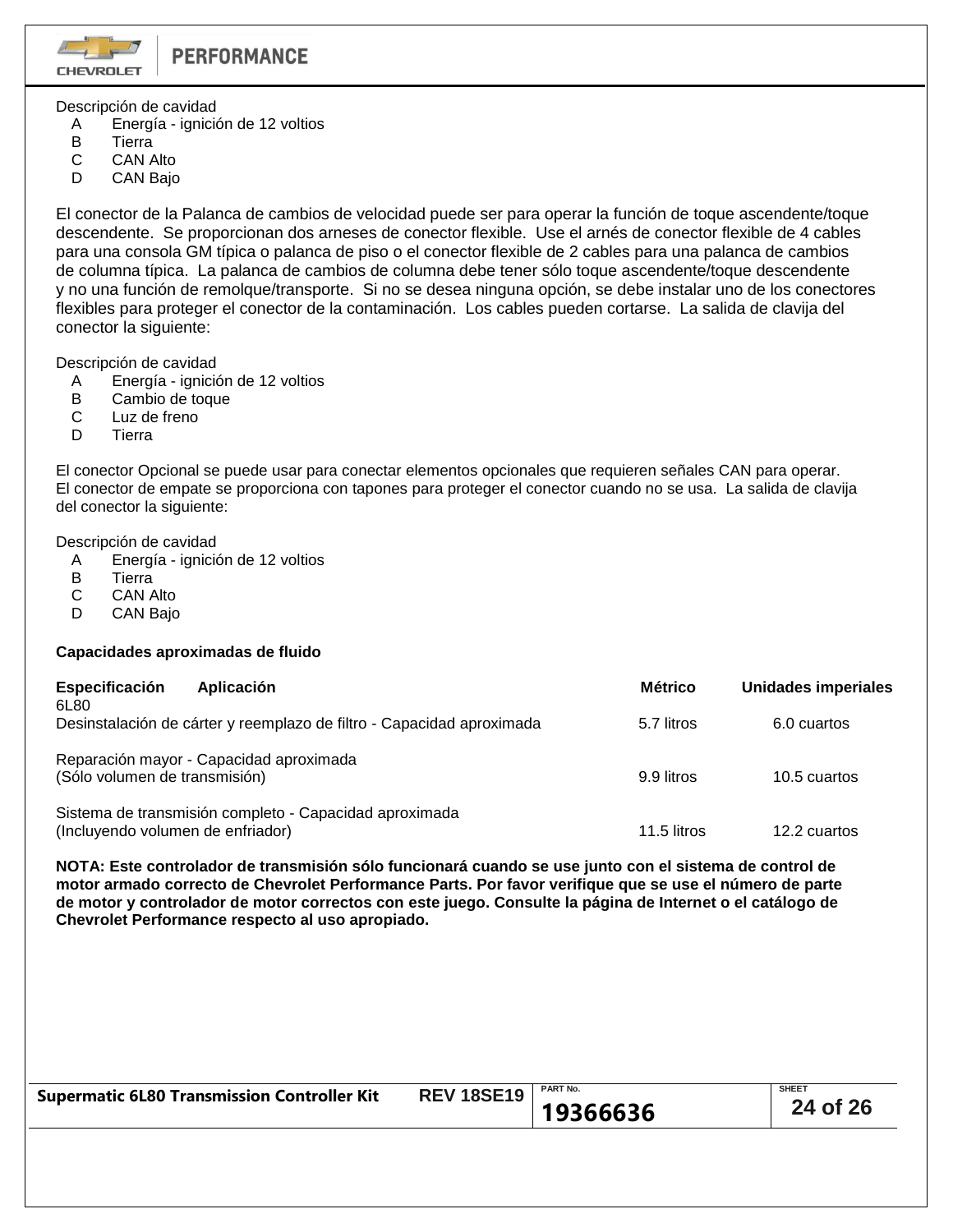

# **Procedimiento de relleno de fluido de la transmisión**

**Precaución:** Use fluido de transmisión DEXRON®VI (No. de parte 88861037 EUA, Canadá 19264717) La falla en usar el fluido adecuado puede resultar en daño interno a la transmisión.

**Precaución:** Revise el nivel de fluido de la transmisión de inmediato después de agregar fluido y antes de la operación del vehículo. No llene en exceso la transmisión. Una transmisión rellena en exceso puede resultar en formación de espuma o que se expulse fluido fuera del tubo de ventilación cuando se opere el vehículo. Rellenar en exceso resultará en posible daño a la transmisión.

## **Procedimiento de relleno de fluido de la transmisión**

Antes de revisar el nivel de fluido, realice lo siguiente:

Arranque el motor y estacione el vehículo en una superficie nivelada. Mantenga el motor en operación.

Aplique el freno de estacionamiento y coloque la palanca de cambios en Estacionamiento (P).

Presione el pedal del freno y mueva la palanca de cambios a través de cada rango de velocidad, haciendo pausa por aproximadamente 3 segundos en cada rango. Después, mueva la palanca de cambios de nuevo a Estacionamiento (P). Permita que el motor funcione en marcha en vacío en 500-800 rpm durante por lo menos 1 minuto. Libere lentamente el pedal de freno.

Mantenga el motor en operación y observe la temperatura de fluido de la transmisión (TFT). La TFT se puede ver usando el programa de laptop provisto con el juego.

La TFT es crítica para asegurar el relleno adecuado de la transmisión.

## **Procedimiento de verificación en frío**

**Nota:** Use este procedimiento sólo como referencia para determinar si la transmisión tiene suficiente fluido para operar con seguridad hasta que se pueda realizar el procedimiento de verificación en caliente. El procedimiento de verificación en caliente es el método más preciso para verificar el nivel de fluido. Realice el procedimiento de verificación en caliente tan pronto como sea posible. Use este procedimiento de verificación en frío para revisar el nivel de fluido cuando la TFT esté entre 80°F y 90°F (27°C y 32°C).

Localice la varilla de medición de la transmisión.

Extraiga la varilla de medición y límpiela con una estopa o toalla de papel limpia.

Instale la varilla de medición insertándola completamente, espere tres segundos y después vuelva a sacarla. **Nota:** Siempre revise el nivel de fluido por lo menos dos veces. Lecturas consistentes son importantes para mantener el nivel de fluido adecuado. Si se observan lecturas inconsistentes, revise el ensamble de ventilación de la transmisión para asegurar que esté limpio y no esté obstruido.

Revise ambos lados de la varilla de medición, y lea el nivel menor. Repita el procedimiento de verificación para verificar la lectura.

Revise el color del fluido en la varilla de medición. El fluido debe ser de color Rojo o Café oscuro. Si el fluido es muy oscuro o Negro y tiene olor a quemado, consulte la Sección de Condición de fluido de esta Hoja de instrucciones. Si el nivel de fluido está por debajo de la banda de verificación COLD (frío), agregue sólo suficiente fluido conforme sea necesario para llevar el nivel a la banda COLD (frío). No necesita demasiado fluido, por lo general menos de una pinta (0.5L). No llene en exceso.

Si el nivel de fluido está en un rango aceptable, inserte la varilla de medición de nuevo completamente en su lugar.

Realice una verificación en caliente tan pronto como sea posible después que la transmisión alcance una temperatura normal de operación entre 160°F a 200°F (71°C a 93°C).

| <b>Supermatic 6L80 Transmission Controller Kit</b> | <b>REV 18SE19</b> | <b>PART No.</b> | <b>SHEET</b> |
|----------------------------------------------------|-------------------|-----------------|--------------|
|                                                    |                   | 19366636        | 25 of 26     |